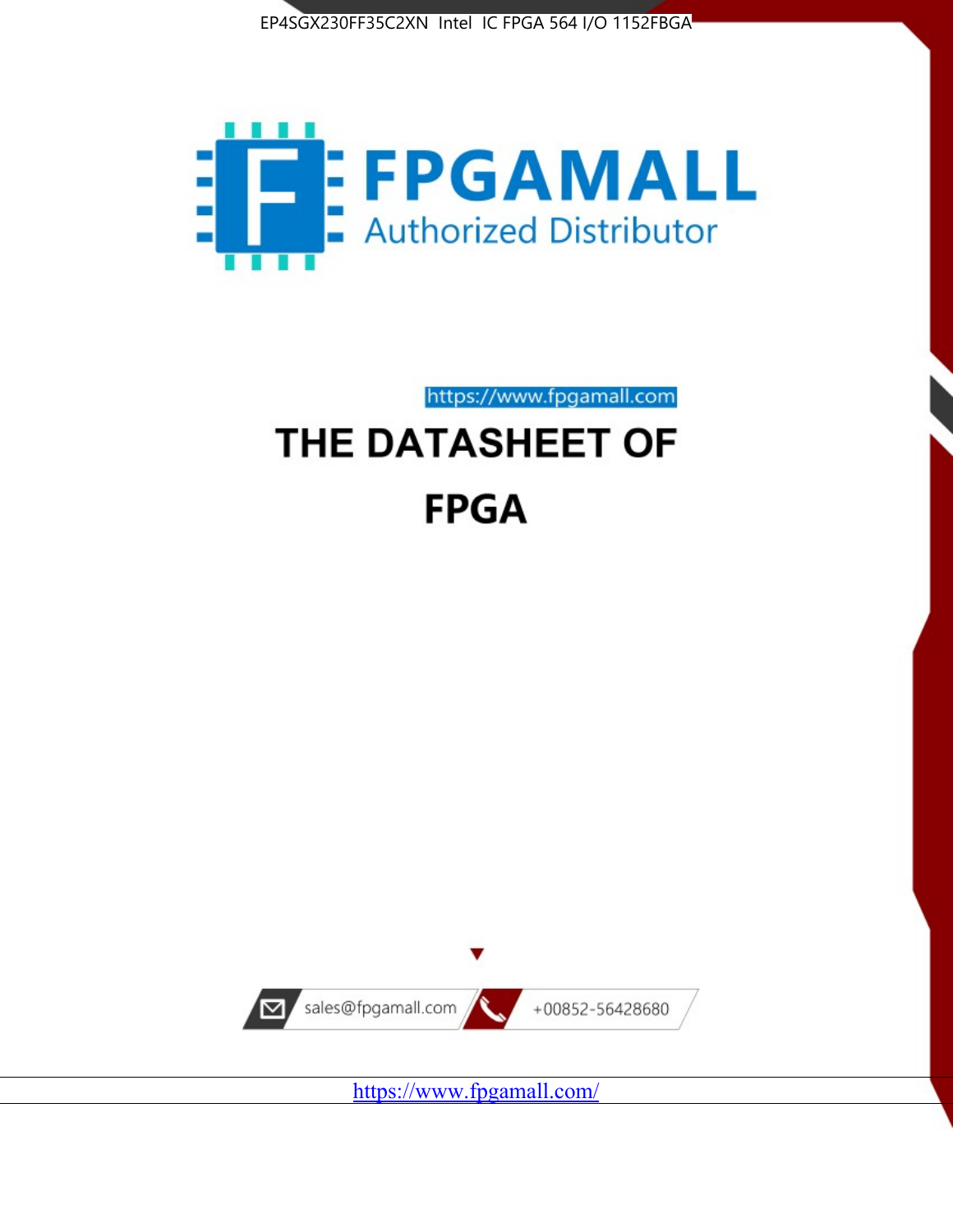EP4SGX230FF35C2XN Intel IC FPGA 564 I/O 1152FBGA



## **1. Overview for the Stratix IV Device Family**

**SIV51001-3.5**

Altera® Stratix® IV FPGAs deliver a breakthrough level of system bandwidth and power efficiency for high-end applications, allowing you to innovate without compromise. Stratix IV FPGAs are based on the Taiwan Semiconductor Manufacturing Company (TSMC) 40-nm process technology and surpass all other high-end FPGAs, with the highest logic density, most transceivers, and lowest power requirements.

The Stratix IV device family contains three optimized variants to meet different application requirements:

- Stratix IV E (Enhanced) FPGAs—up to 813,050 logic elements (LEs), 33,294 kilobits (Kb) RAM, and 1,288 18 x 18 bit multipliers
- Stratix IV GX transceiver FPGAs—up to 531,200 LEs, 27,376 Kb RAM, 1,288 18 x 18-bit multipliers, and 48 full-duplex clock data recovery (CDR)-based transceivers at up to 8.5 Gbps
- Stratix IV GT—up to 531,200 LEs, 27,376 Kb RAM, 1,288 18 x 18-bit multipliers, and 48 full-duplex CDR-based transceivers at up to 11.3 Gbps

The complete Altera high-end solution includes the lowest risk, lowest total cost path to volume using HardCopy® IV ASICs for all the family variants, a comprehensive portfolio of application solutions customized for end-markets, and the industry leading Quartus® II software to increase productivity and performance.

For information about upcoming Stratix IV device features, refer to the *Upcoming [Stratix IV Device Features](http://www.altera.com/literature/hb/stratix-iv/uf01001.pdf?GSA_pos=2&WT.oss_r=1&WT.oss=upcoming)* document.

f For information about changes to the currently published *Stratix IV Device Handbook*, refer to the *[Addendum to the Stratix IV Device Handbook](http://www.altera.com/literature/hb/stratix-iv/stx4_siv54002.pdf)* chapter.

This chapter contains the following sections:

- "Feature Summary" on page 1–2
- "Architecture Features" on page 1–6
- "Integrated Software Platform" on page 1–19
- "Ordering Information" on page 1–19

@ 2016 Altera Corporation. All rights reserved. ALTERA, ARRIA, CYCLONE, HARDCOPY, MAX, MEGACORE, NIOS, QUARTUS and STRATIX words and logos are trademarks of Altera Corporation and registered in the U.S. Patent and Trademar



Stratix IV Device Handbook Volume 1 January 2016

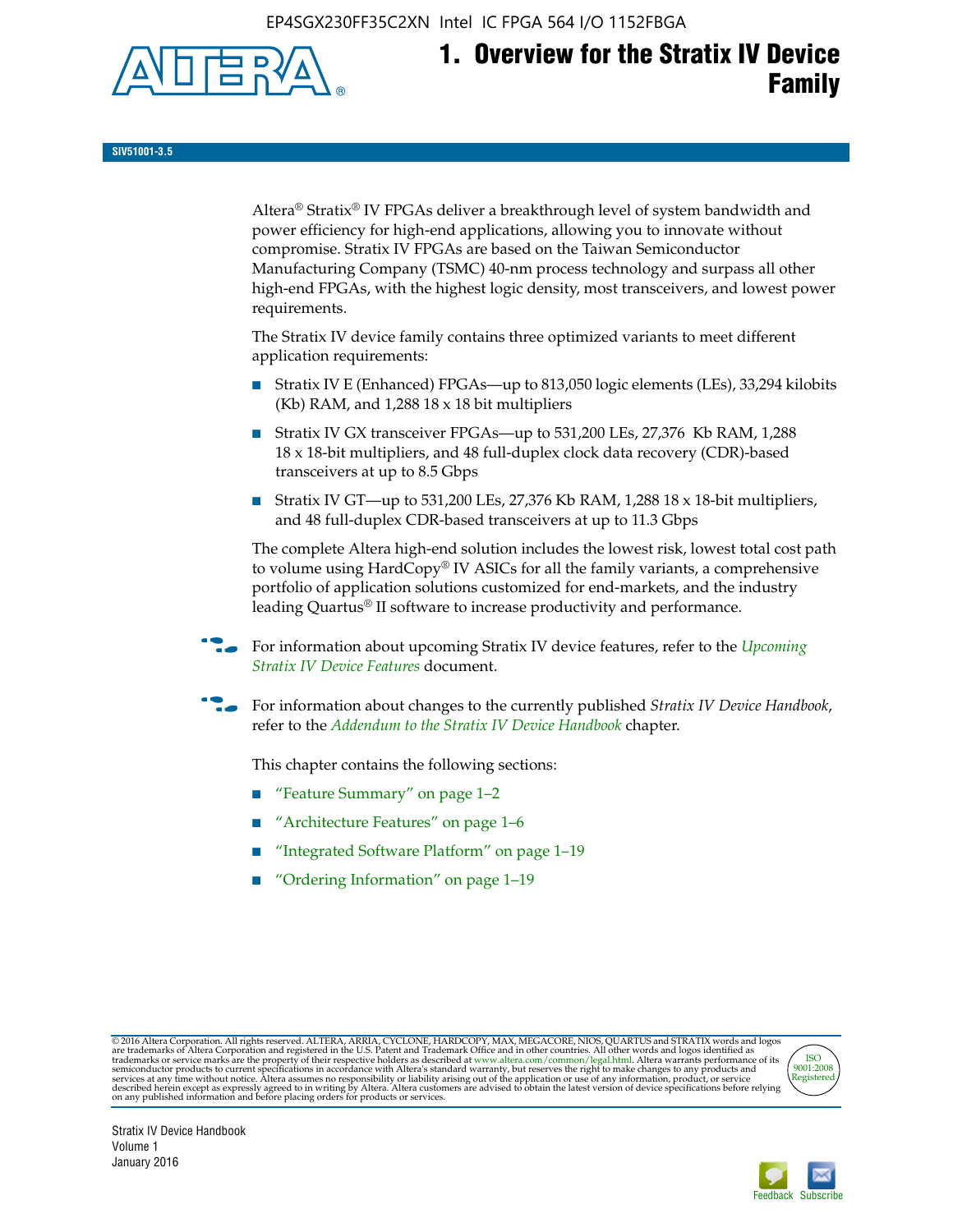## **Feature Summary**

The following list summarizes the Stratix IV device family features:

- Up to 48 full-duplex CDR-based transceivers in Stratix IV GX and GT devices supporting data rates up to 8.5 Gbps and 11.3 Gbps, respectively
- Dedicated circuitry to support physical layer functionality for popular serial protocols, such as PCI Express (PCIe) (PIPE) Gen1 and Gen2, Gbps Ethernet (GbE), Serial RapidIO, SONET/SDH, XAUI/HiGig, (OIF) CEI-6G, SD/HD/3G-SDI, Fibre Channel, SFI-5, and Interlaken
- Complete PCIe protocol solution with embedded PCIe hard IP blocks that implement PHY-MAC layer, Data Link layer, and Transaction layer functionality

**For more information, refer to the** *[IP Compiler for PCI Express User Guide](http://www.altera.com/literature/ug/ug_pci_express.pdf)***.** 

- Programmable transmitter pre-emphasis and receiver equalization circuitry to compensate for frequency-dependent losses in the physical medium
- Typical physical medium attachment (PMA) power consumption of 100 mW at 3.125 Gbps and 135 mW at 6.375 Gbps per channel
- 72,600 to 813,050 equivalent LEs per device
- 7,370 to 33,294 Kb of enhanced TriMatrix memory consisting of three RAM block sizes to implement true dual-port memory and FIFO buffers
- High-speed digital signal processing (DSP) blocks configurable as 9 x 9-bit,  $12 \times 12$ -bit,  $18 \times 18$ -bit, and  $36 \times 36$ -bit full-precision multipliers at up to 600 MHz
- Up to 16 global clocks (GCLK), 88 regional clocks (RCLK), and 132 periphery clocks (PCLK) per device
- Programmable power technology that minimizes power while maximizing device performance
- Up to 1,120 user I/O pins arranged in 24 modular I/O banks that support a wide range of single-ended and differential I/O standards
- Support for high-speed external memory interfaces including DDR, DDR2, DDR3 SDRAM, RLDRAM II, QDR II, and QDR II+ SRAM on up to 24 modular I/O banks
- High-speed LVDS I/O support with serializer/deserializer (SERDES), dynamic phase alignment (DPA), and soft-CDR circuitry at data rates up to 1.6 Gbps
- Support for source-synchronous bus standards, including SGMII, GbE, SPI-4 Phase 2 (POS-PHY Level 4), SFI-4.1, XSBI, UTOPIA IV, NPSI, and CSIX-L1
- Pinouts for Stratix IV E devices designed to allow migration of designs from Stratix III to Stratix IV E with minimal PCB impact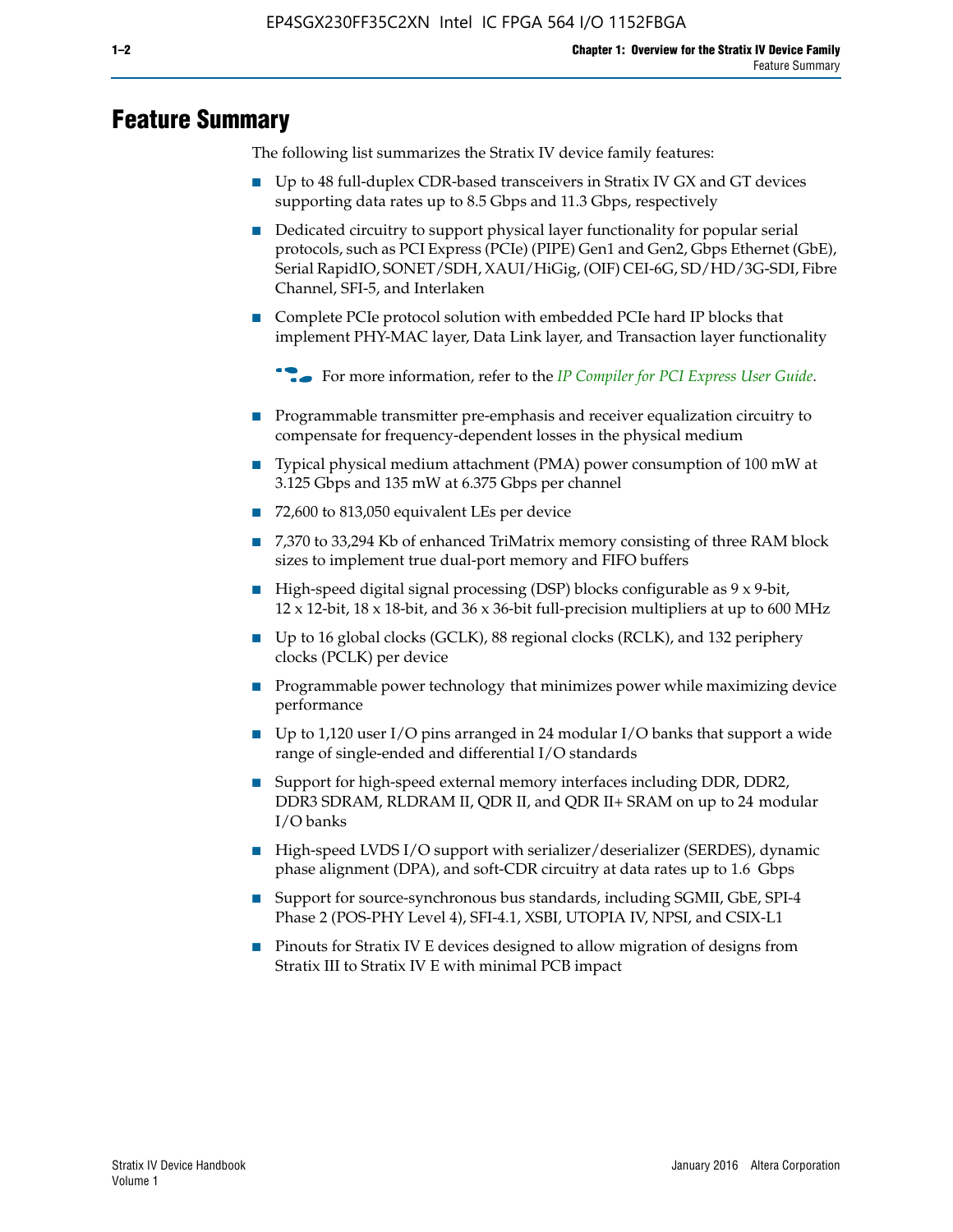## **Stratix IV GX Devices**

Stratix IV GX devices provide up to 48 full-duplex CDR-based transceiver channels per device:

- Thirty-two out of the 48 transceiver channels have dedicated physical coding sublayer (PCS) and physical medium attachment (PMA) circuitry and support data rates between 600 Mbps and 8.5 Gbps
- The remaining 16 transceiver channels have dedicated PMA-only circuitry and support data rates between 600 Mbps and 6.5 Gbps
- **1 The actual number of transceiver channels per device varies with device selection. For** more information about the exact transceiver count in each device, refer to Table 1–1 on page 1–11.
- 1 For more information about transceiver architecture, refer to the *[Transceiver](http://www.altera.com/literature/hb/stratix-iv/stx4_siv52001.pdf)  [Architecture in Stratix IV Devices](http://www.altera.com/literature/hb/stratix-iv/stx4_siv52001.pdf)* chapter.

Figure 1–1 shows a high-level Stratix IV GX chip view.

#### **Figure 1–1. Stratix IV GX Chip View** *(1)*



#### **Note to Figure 1–1:**

(1) Resource counts vary with device selection, package selection, or both.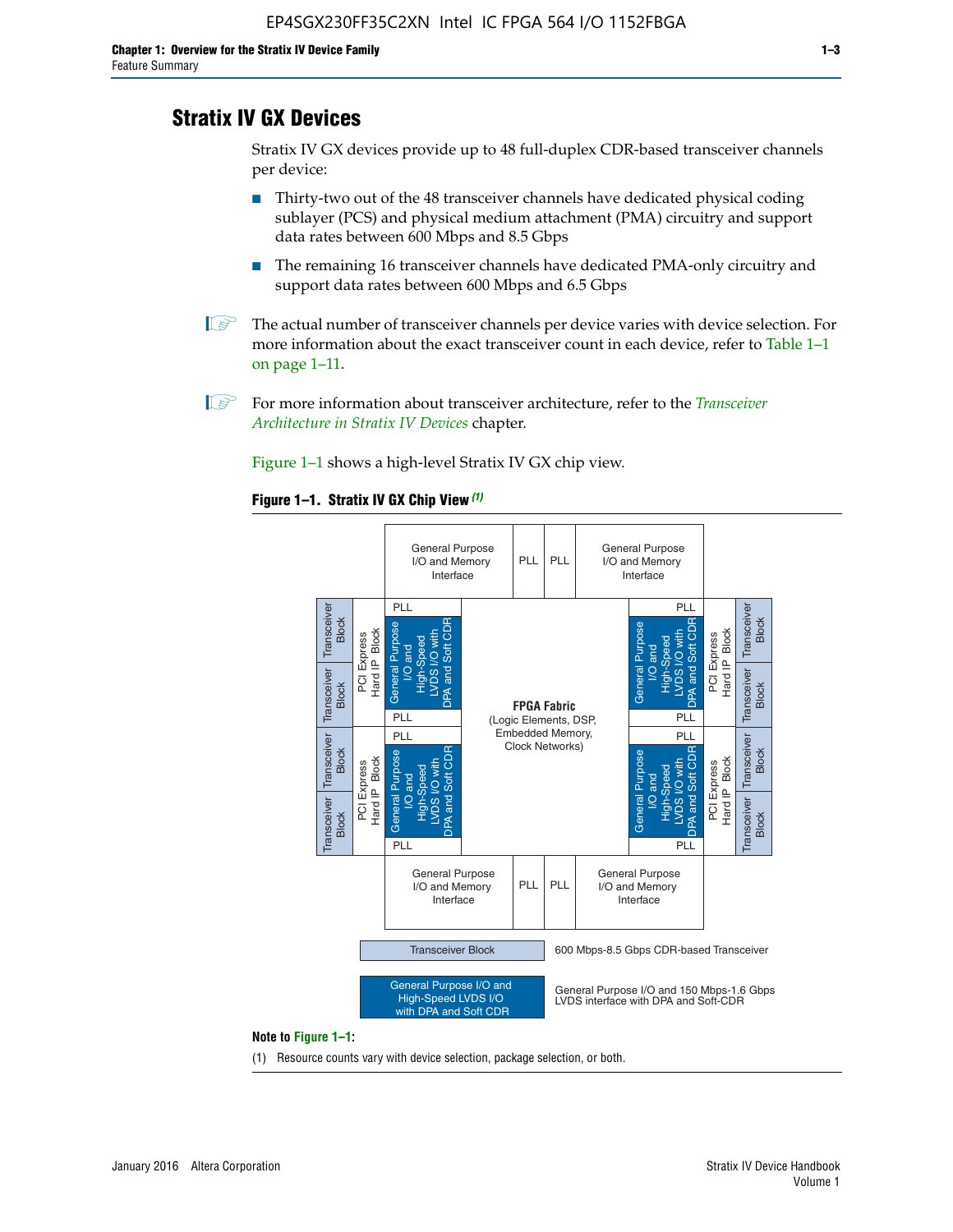## **Stratix IV E Device**

Stratix IV E devices provide an excellent solution for applications that do not require high-speed CDR-based transceivers, but are logic, user I/O, or memory intensive.

Figure 1–2 shows a high-level Stratix IV E chip view.





#### **Note to Figure 1–2:**

(1) Resource counts vary with device selection, package selection, or both.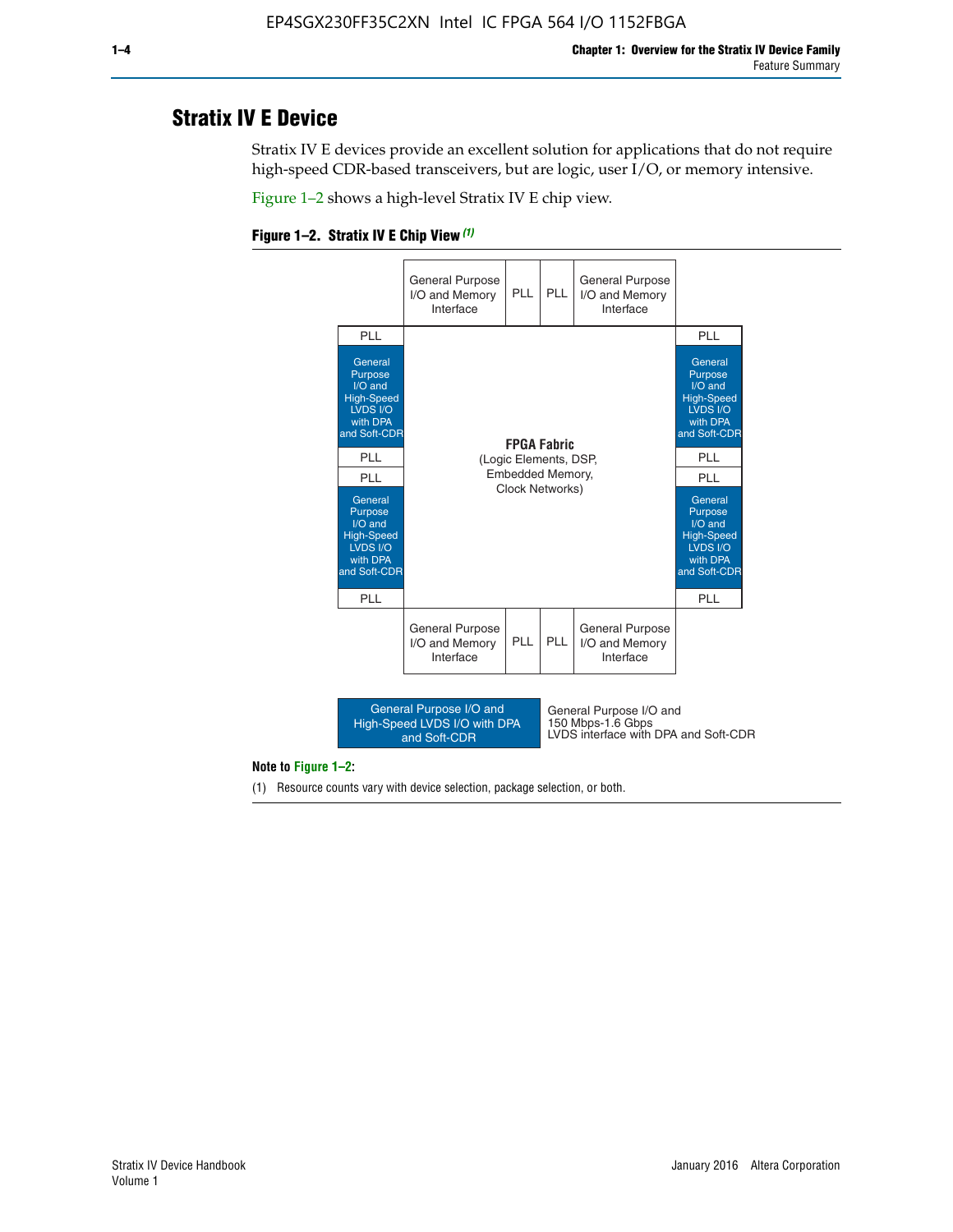## **Stratix IV GT Devices**

Stratix IV GT devices provide up to 48 CDR-based transceiver channels per device:

- Thirty-two out of the 48 transceiver channels have dedicated PCS and PMA circuitry and support data rates between 600 Mbps and 11.3 Gbps
- The remaining 16 transceiver channels have dedicated PMA-only circuitry and support data rates between 600 Mbps and 6.5 Gbps
- **1** The actual number of transceiver channels per device varies with device selection. For more information about the exact transceiver count in each device, refer to Table 1–7 on page 1–16.
- $\mathbb{I}$  For more information about Stratix IV GT devices and transceiver architecture, refer to the *[Transceiver Architecture in Stratix IV Devices](http://www.altera.com/literature/hb/stratix-iv/stx4_siv52001.pdf)* chapter.

Figure 1–3 shows a high-level Stratix IV GT chip view.

#### **Figure 1–3. Stratix IV GT Chip View** *(1)*



(1) Resource counts vary with device selection, package selection, or both.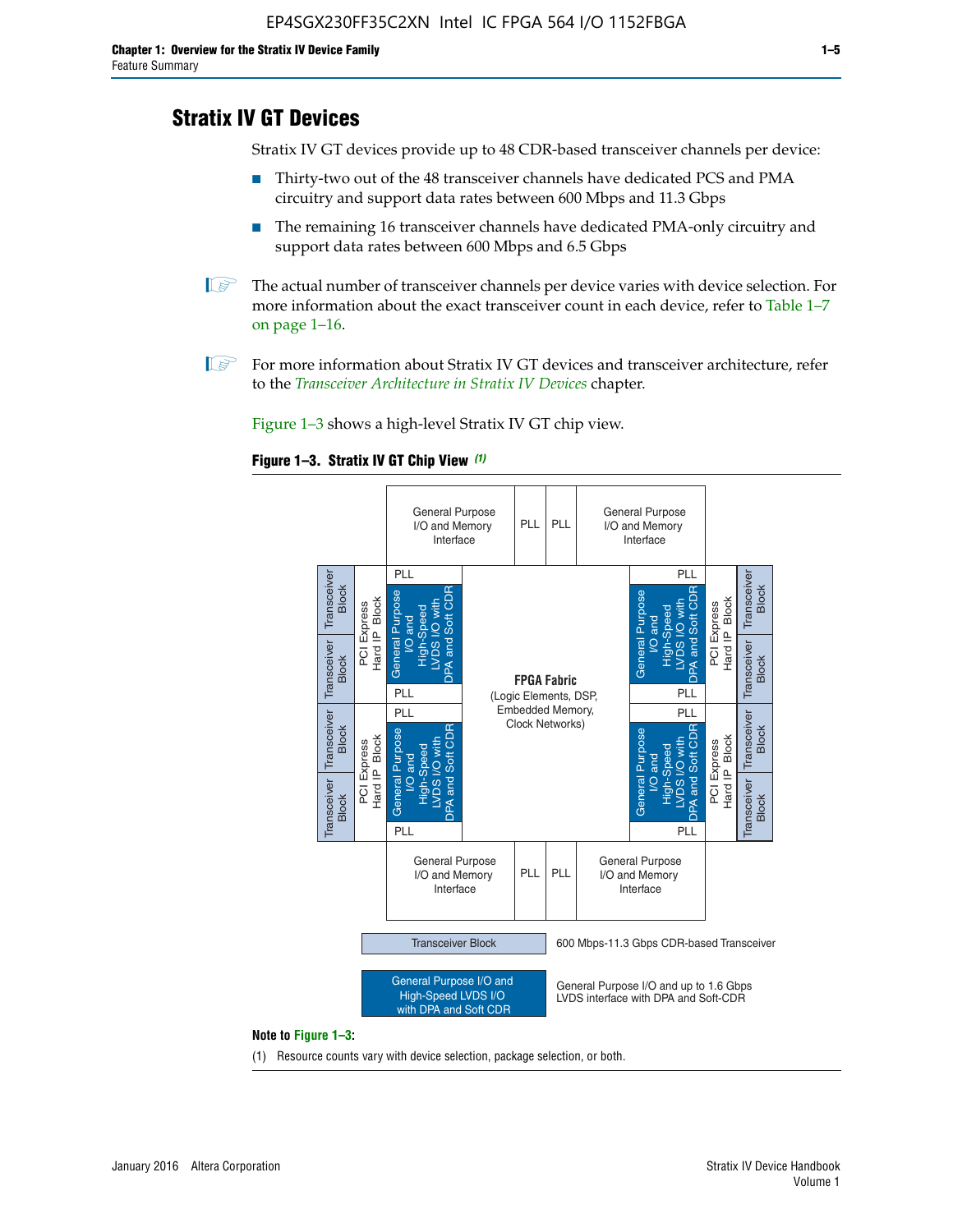## **Architecture Features**

The Stratix IV device family features are divided into high-speed transceiver features and FPGA fabric and I/O features.

## **High-Speed Transceiver Features**

The following sections describe high-speed transceiver features for Stratix IV GX and GT devices.

### **Highest Aggregate Data Bandwidth**

Up to 48 full-duplex transceiver channels supporting data rates up to 8.5 Gbps in Stratix IV GX devices and up to 11.3 Gbps in Stratix IV GT devices.

## **Wide Range of Protocol Support**

Physical layer support for the following serial protocols:

- Stratix IV GX—PCIe Gen1 and Gen2, GbE, Serial RapidIO, SONET/SDH, XAUI/HiGig, (OIF) CEI-6G, SD/HD/3G-SDI, Fibre Channel, SFI-5, GPON, SAS/SATA, HyperTransport 1.0 and 3.0, and Interlaken
- Stratix IV GT—40G/100G Ethernet, SFI-S, Interlaken, SFI-5.1, Serial RapidIO, SONET/SDH, XAUI/HiGig, (OIF) CEI-6G, 3G-SDI, and Fibre Channel
- Extremely flexible and easy-to-configure transceiver data path to implement proprietary protocols
- PCIe Support
	- Complete PCIe Gen1 and Gen2 protocol stack solution compliant to PCI Express base specification 2.0 that includes PHY-MAC, Data Link, and transaction layer circuitry embedded in PCI Express hard IP blocks
	- **For more information, refer to the [PCI Express Compiler User Guide](http://www.altera.com/literature/ug/ug_pci_express.pdf).**
	- Root complex and end-point applications
	- $x1, x4,$  and  $x8$  lane configurations
	- PIPE 2.0-compliant interface
	- Embedded circuitry to switch between Gen1 and Gen2 data rates
	- Built-in circuitry for electrical idle generation and detection, receiver detect, power state transitions, lane reversal, and polarity inversion
	- 8B/10B encoder and decoder, receiver synchronization state machine, and ± 300 parts per million (ppm) clock compensation circuitry
	- Transaction layer support for up to two virtual channels (VCs)

 $\mathbb{I}$  The high-speed transceiver features apply only to Stratix IV GX and Stratix IV GT devices.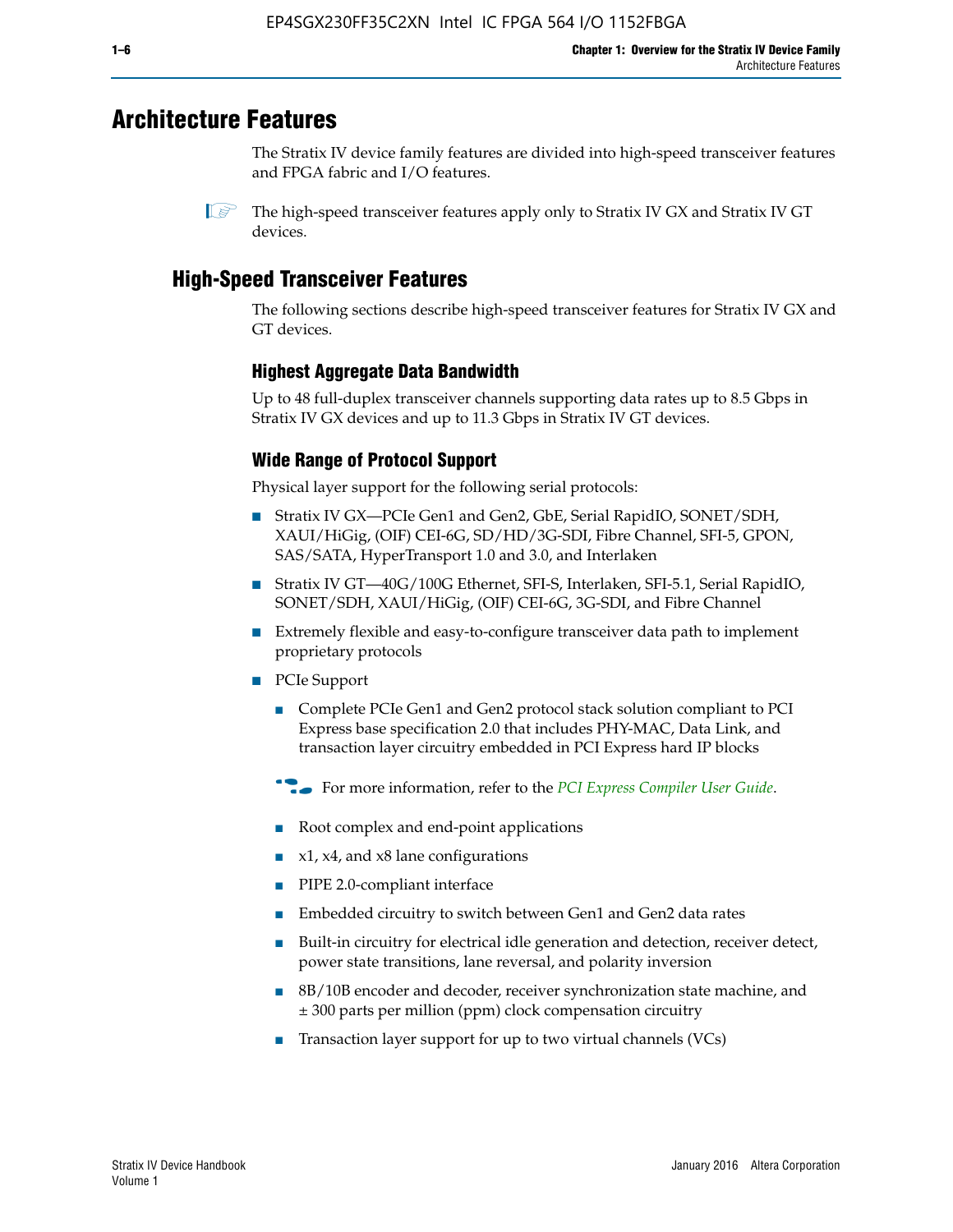- XAUI/HiGig Support
	- Compliant to IEEE802.3ae specification
	- **■** Embedded state machine circuitry to convert XGMII idle code groups  $(|11|)$ to and from idle ordered sets  $(|A|, |K|, |R|)$  at the transmitter and receiver, respectively
	- 8B/10B encoder and decoder, receiver synchronization state machine, lane deskew, and  $\pm$  100 ppm clock compensation circuitry
- GbE Support
	- Compliant to IEEE802.3-2005 specification
	- Automatic idle ordered set  $(111/112/1)$  generation at the transmitter, depending on the current running disparity
	- 8B/10B encoder and decoder, receiver synchronization state machine, and ± 100 ppm clock compensation circuitry
- Support for other protocol features such as MSB-to-LSB transmission in SONET/SDH configuration and spread-spectrum clocking in PCIe configurations

#### **Diagnostic Features**

- Serial loopback from the transmitter serializer to the receiver CDR for transceiver PCS and PMA diagnostics
- Reverse serial loopback pre- and post-CDR to transmitter buffer for physical link diagnostics
- Loopback master and slave capability in PCI Express hard IP blocks
- **For more information, refer to the** *[PCI Express Compiler User Guide](http://www.altera.com/literature/ug/ug_pci_express.pdf)***.**

#### **Signal Integrity**

Stratix IV devices simplify the challenge of signal integrity through a number of chip, package, and board-level enhancements to enable efficient high-speed data transfer into and out of the device. These enhancements include:

- Programmable 3-tap transmitter pre-emphasis with up to 8,192 pre-emphasis levels to compensate for pre-cursor and post-cursor inter-symbol interference (ISI)
- Up to 900% boost capability on the first pre-emphasis post-tap
- User-controlled and adaptive 4-stage receiver equalization with up to 16 dB of high-frequency gain
- On-die power supply regulators for transmitter and receiver phase-locked loop (PLL) charge pump and voltage controlled oscillator (VCO) for superior noise immunity
- On-package and on-chip power supply decoupling to satisfy transient current requirements at higher frequencies, thereby reducing the need for on-board decoupling capacitors
- Calibration circuitry for transmitter and receiver on-chip termination (OCT) resistors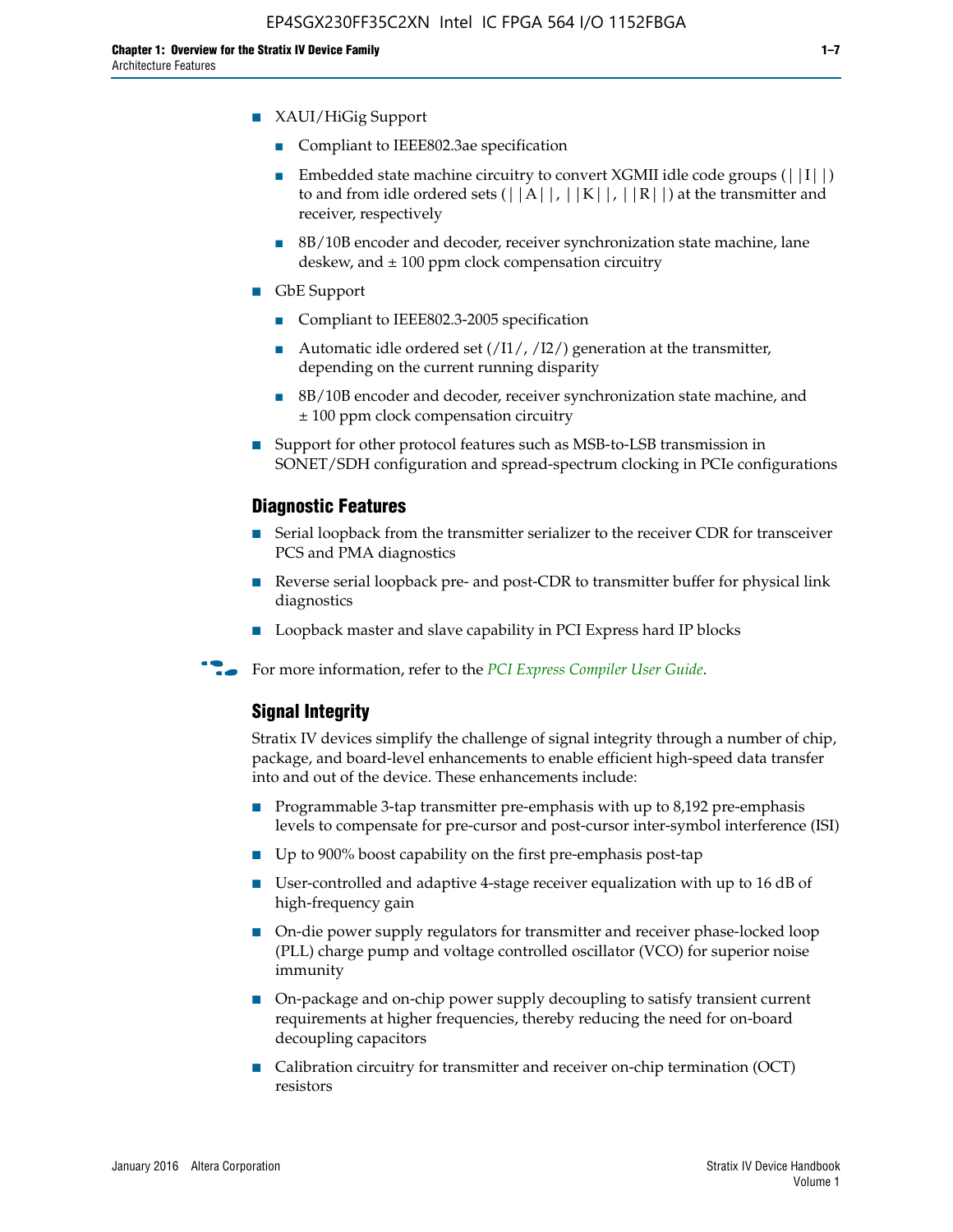## **FPGA Fabric and I/O Features**

The following sections describe the Stratix IV FPGA fabric and I/O features.

### **Device Core Features**

- Up to 531,200 LEs in Stratix IV GX and GT devices and up to 813,050 LEs in Stratix IV E devices, efficiently packed in unique and innovative adaptive logic modules (ALMs)
- Ten ALMs per logic array block (LAB) deliver faster performance, improved logic utilization, and optimized routing
- Programmable power technology, including a variety of process, circuit, and architecture optimizations and innovations
- Programmable power technology available to select power-driven compilation options for reduced static power consumption

### **Embedded Memory**

- TriMatrix embedded memory architecture provides three different memory block sizes to efficiently address the needs of diversified FPGA designs:
	- 640-bit MLAB
	- 9-Kb M9K
	- 144-Kb M144K
- Up to 33,294 Kb of embedded memory operating at up to 600 MHz
- Each memory block is independently configurable to be a single- or dual-port RAM, FIFO, ROM, or shift register

### **Digital Signal Processing (DSP) Blocks**

- Flexible DSP blocks configurable as  $9 \times 9$ -bit,  $12 \times 12$ -bit,  $18 \times 18$ -bit, and  $36 \times 36$ -bit full-precision multipliers at up to 600 MHz with rounding and saturation capabilities
- Faster operation due to fully pipelined architecture and built-in addition, subtraction, and accumulation units to combine multiplication results
- Optimally designed to support advanced features such as adaptive filtering, barrel shifters, and finite and infinite impulse response (FIR and IIR) filters

#### **Clock Networks**

- Up to 16 global clocks and 88 regional clocks optimally routed to meet the maximum performance of 800 MHz
- Up to 112 and 132 periphery clocks in Stratix IV GX and Stratix IV E devices, respectively
- Up to 66 (16 GCLK + 22 RCLK + 28 PCLK) clock networks per device quadrant in Stratix IV GX and Stratix IV GT devices
- Up to 71 (16 GCLK + 22 RCLK + 33 PCLK) clock networks per device quadrant in Stratix IV E devices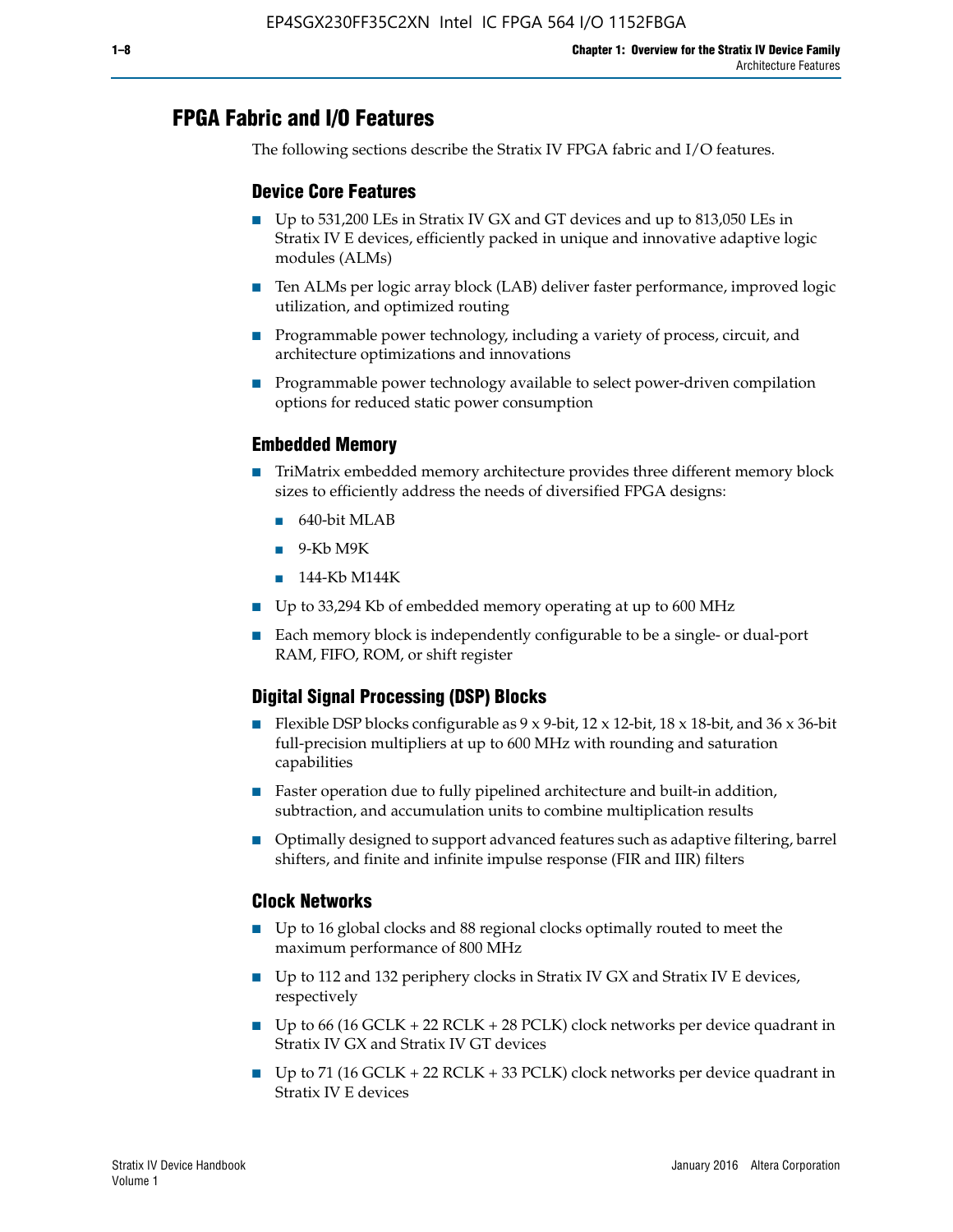### **PLLs**

- Three to 12 PLLs per device supporting spread-spectrum input tracking, programmable bandwidth, clock switchover, dynamic reconfiguration, and delay compensation
- On-chip PLL power supply regulators to minimize noise coupling

#### **I/O Features**

- Sixteen to 24 modular I/O banks per device with 24 to 48 I/Os per bank designed and packaged for optimal simultaneous switching noise (SSN) performance and migration capability
- Support for a wide range of industry I/O standards, including single-ended (LVTTL/CMOS/PCI/PCIX), differential (LVDS/mini-LVDS/RSDS), voltage-referenced single-ended and differential (SSTL/HSTL Class I/II) I/O standards
- **O**n-chip series  $(R_S)$  and on-chip parallel  $(R_T)$  termination with auto-calibration for single-ended I/Os and on-chip differential  $(R_D)$  termination for differential I/Os
- Programmable output drive strength, slew rate control, bus hold, and weak pull-up capability for single-ended I/Os
- User I/O:GND: $V_{CC}$  ratio of 8:1:1 to reduce loop inductance in the package—PCB interface
- **■** Programmable transmitter differential output voltage ( $V_{OD}$ ) and pre-emphasis for high-speed LVDS I/O

#### **High-Speed Differential I/O with DPA and Soft-CDR**

- Dedicated circuitry on the left and right sides of the device to support differential links at data rates from 150 Mbps to 1.6 Gbps
- Up to 98 differential SERDES in Stratix IV GX devices, up to 132 differential SERDES in Stratix IV E devices, and up to 47 differential SERDES in Stratix IV GT devices
- DPA circuitry at the receiver automatically compensates for channel-to-channel and channel-to-clock skew in source synchronous interfaces
- Soft-CDR circuitry at the receiver allows implementation of asynchronous serial interfaces with embedded clocks at up to 1.6 Gbps data rate (SGMII and GbE)

#### **External Memory Interfaces**

- Support for existing and emerging memory interface standards such as DDR SDRAM, DDR2 SDRAM, DDR3 SDRAM, QDRII SRAM, QDRII+ SRAM, and RLDRAM II
- DDR3 up to 1,067 Mbps/533 MHz
- Programmable DQ group widths of 4 to 36 bits (includes parity bits)
- Dynamic OCT, trace mismatch compensation, read-write leveling, and half-rate register capabilities provide a robust external memory interface solution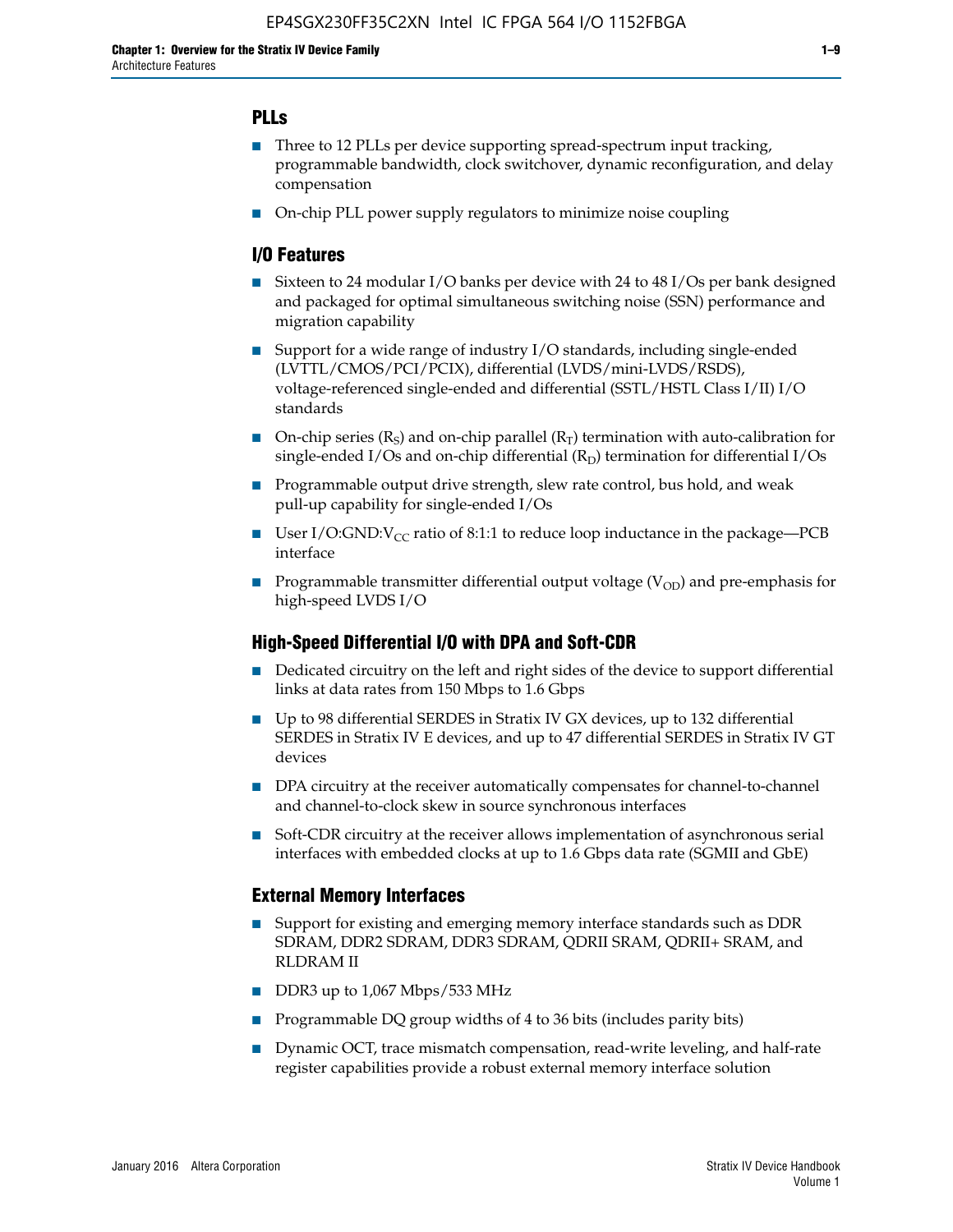### **System Integration**

- All Stratix IV devices support hot socketing
- Four configuration modes:
	- Passive Serial (PS)
	- Fast Passive Parallel (FPP)
	- Fast Active Serial (FAS)
	- JTAG configuration
- Ability to perform remote system upgrades
- 256-bit advanced encryption standard (AES) encryption of configuration bits protects your design against copying, reverse engineering, and tampering
- Built-in soft error detection for configuration RAM cells
- For more information about how to connect the PLL, external memory interfaces,  $I/O$ , high-speed differential I/O, power, and the JTAG pins to PCB, refer to the *[Stratix IV GX and Stratix IV E Device Family Pin Connection Guidelines](http://www.altera.com/literature/dp/stratix4/PCG-01005.pdf)* and the *[Stratix IV GT Device Family Pin Connection Guidelines](http://www.altera.com/literature/dp/stratix4/PCG-01006.pdf)*.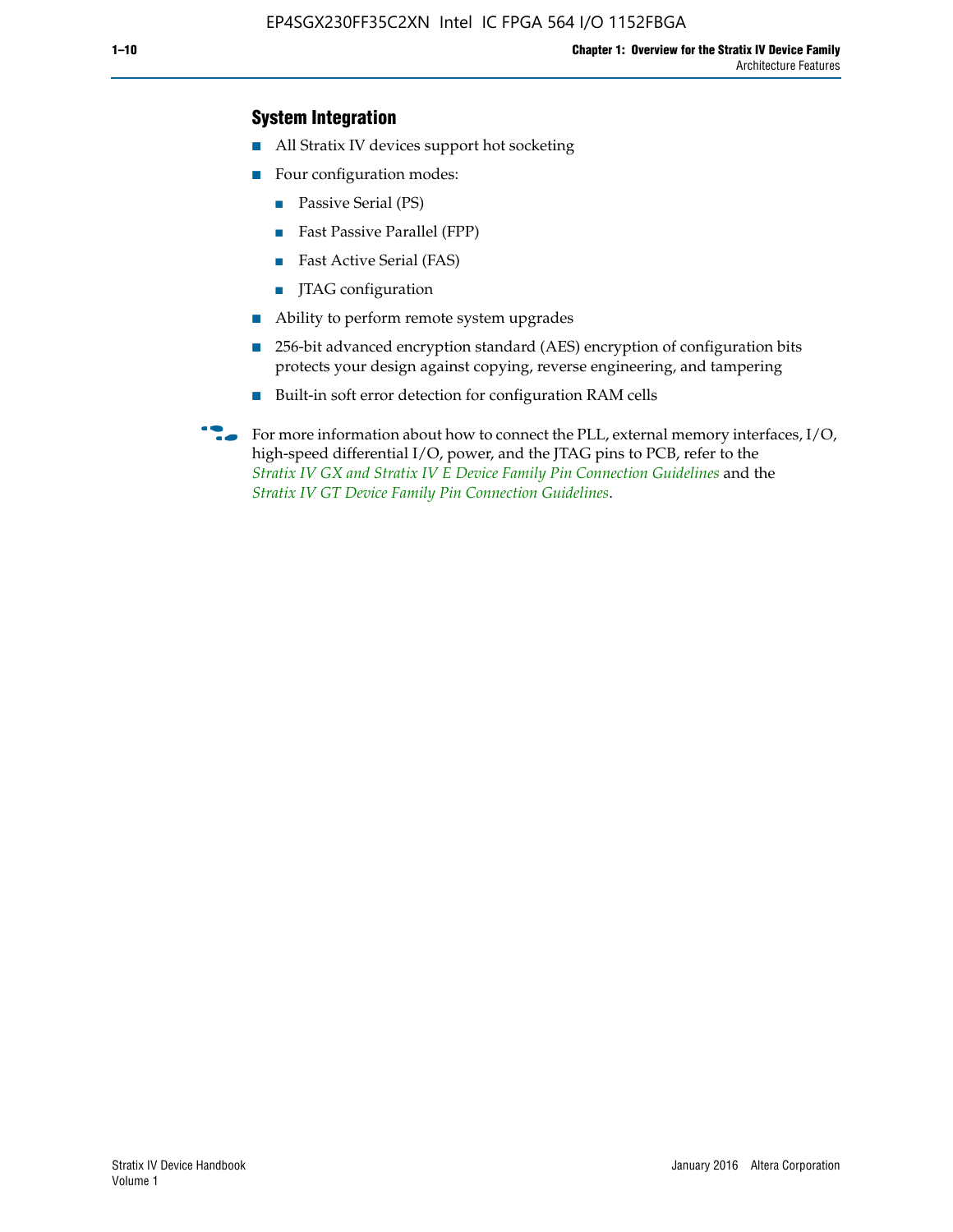#### Table 1–1 lists the Stratix IV GX device features.

## **Table 1–1. Stratix IV GX Device Features (Part 1 of 2)**

| <b>Feature</b>                                                       | EP4SGX70                       |                |                                  | <b>EP4SGX110</b> |    |                                | <b>EP4SGX180</b>               |                |       |              | <b>EP4SGX230</b>         |                          |                               |      |                | <b>EP4SGX290</b> |       |       |       |                          |                   |                | <b>EP4SGX360</b> |       |       |         | <b>EP4SGX530</b> |
|----------------------------------------------------------------------|--------------------------------|----------------|----------------------------------|------------------|----|--------------------------------|--------------------------------|----------------|-------|--------------|--------------------------|--------------------------|-------------------------------|------|----------------|------------------|-------|-------|-------|--------------------------|-------------------|----------------|------------------|-------|-------|---------|------------------|
| <b>Package</b><br><b>Option</b>                                      | F780                           | F1152          | F780                             | F1152            |    | F780                           | F1152                          |                | F1517 | F780         | F1152                    |                          | F1517                         | F780 | F1152          |                  | F1517 | F1760 | F1932 | F780                     | F1152             |                | F1517            | F1760 | F1932 | F1760   | F1932            |
| ALMs                                                                 | 29,040                         |                |                                  | 42,240           |    |                                | 70,300                         |                |       |              | 91,200                   |                          |                               |      |                | 116,480          |       |       |       |                          |                   |                | 141,440          |       |       | 212,480 |                  |
| LEs                                                                  | 72,600                         |                |                                  | 105,600          |    |                                | 175,750                        |                |       |              | 228,000                  |                          |                               |      |                | 291,200          |       |       |       |                          |                   |                | 353,600          |       |       |         | 531,200          |
| 0.6 Gbps-<br>8.5 Gbps<br>Transceivers<br>$(PMA + PCs)$<br>(1)        | $\overline{\phantom{0}}$       | 16             |                                  |                  | 16 |                                | $\qquad \qquad \longleftarrow$ | 16             | 24    |              |                          | 16                       | 24                            |      |                | 16               | 24    | 24    | 32    | $\overline{\phantom{0}}$ |                   | 16             | 24               | 24    | 32    | 24      | 32               |
| 0.6 Gbps-<br>6.5 Gbps<br><b>Transceivers</b><br>$(PMA + PCs)$<br>(1) | 8                              |                | 8                                | 16               | –  | 8                              | 16                             | -              |       | 8            | 16                       | $\overline{\phantom{0}}$ | $\overbrace{\phantom{aaaaa}}$ | 16   | 16             |                  | -     |       |       | 16                       | 16                |                |                  |       |       |         |                  |
| PMA-only<br>CMU<br>Channels<br>$(0.6$ Gbps-<br>6.5 Gbps)             | $\qquad \qquad \longleftarrow$ | 8              | $\overbrace{\phantom{12322111}}$ |                  | 8  | $\qquad \qquad \longleftarrow$ |                                | 8              | 12    | -            | $\overline{\phantom{a}}$ | 8                        | 12                            |      |                | 8                | 12    | 12    | 16    | $\overline{\phantom{0}}$ | $\hspace{0.05cm}$ | 8              | 12               | 12    | 16    | 12      | 16               |
| PCI Express<br>hard IP<br><b>Blocks</b>                              | $\mathbf{1}$                   | $\overline{2}$ |                                  | $\overline{2}$   |    | 1                              |                                | $\overline{2}$ |       | $\mathbf{1}$ |                          | $\overline{c}$           |                               |      |                | $\overline{c}$   |       |       | 4     |                          |                   | $\overline{2}$ |                  |       | 4     |         | 4                |
| High-Speed<br>LVDS<br>SERDES (up<br>to 1.6 Gbps)<br>(4)              | 28                             | 56             | 28                               | 28               | 56 | 28                             | 44                             |                | 88    | 28           | 44                       |                          | 88                            | —    | 44             |                  | 88    | 88    | 98    |                          | 44                |                | 88               | 88    | 98    | 88      | 98               |
| SPI-4.2 Links                                                        | $\mathbf{1}$                   |                |                                  | 1                |    | $\mathbf{1}$                   | $\overline{c}$                 |                | 4     | 1            | $\overline{c}$           |                          | $\overline{4}$                | —    | $\overline{2}$ |                  |       | 4     |       | $\overline{\phantom{0}}$ | $\overline{2}$    |                |                  | 4     |       |         | 4                |

**Chapter 1: Overview for the Stratix IV Device Family**

**Chapter 1: Overview for the Stratix IV Device Family**<br>Architecture Features

Architecture Features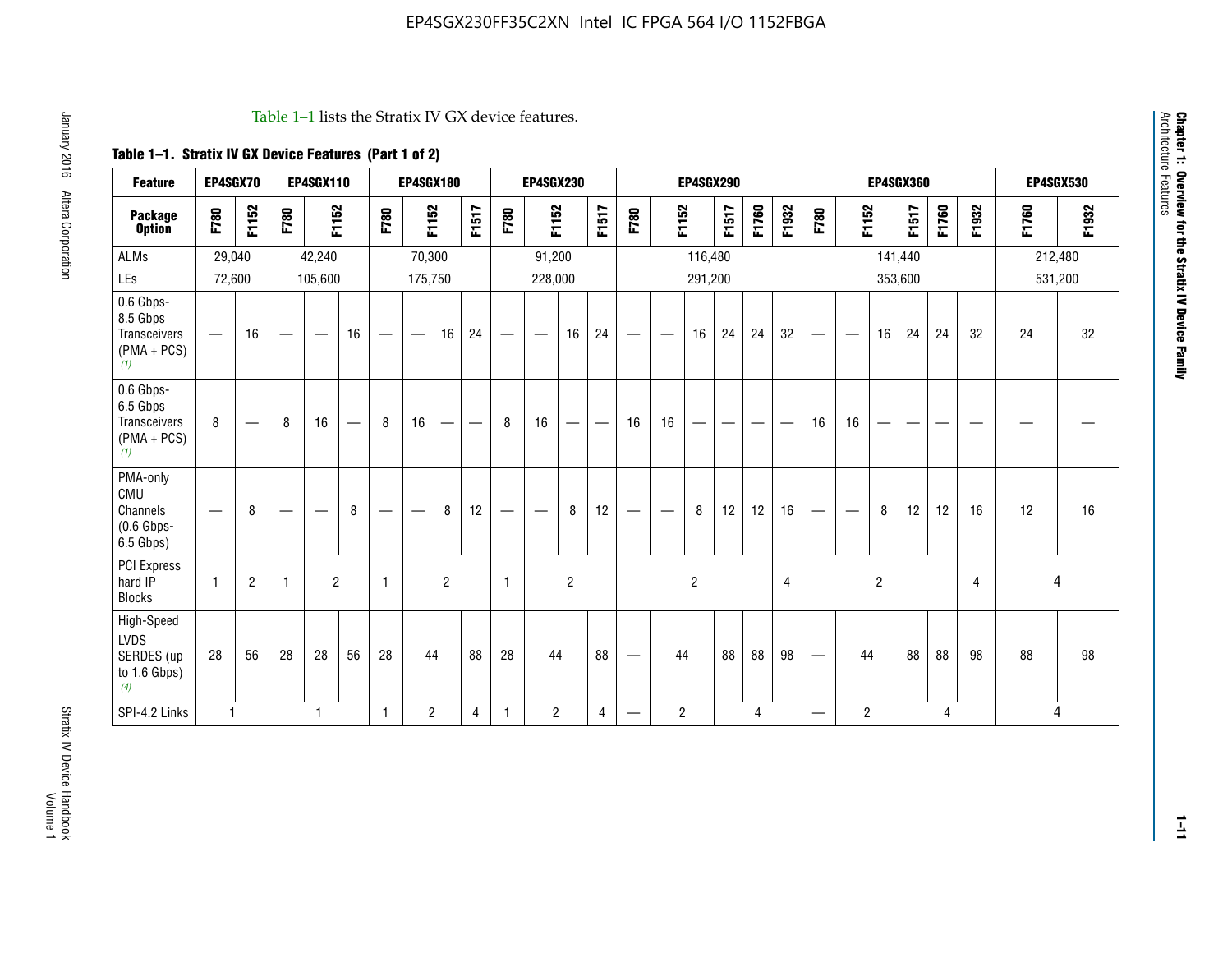**Table 1–1. Stratix IV GX Device Features (Part 2 of 2)**

| <b>Feature</b>                                       | EP4SGX70                |                        |                           | EP4SGX110                   |                        |                                        | <b>EP4SGX180</b>            |                                       |                        |                             | <b>EP4SGX230</b>            |                        |                      |                             |                             | <b>EP4SGX290</b>       |                       |                        |                      |                             |                             |                        | <b>EP4SGX360</b>       |                        |                        | <b>EP4SGX530</b>  |                   |
|------------------------------------------------------|-------------------------|------------------------|---------------------------|-----------------------------|------------------------|----------------------------------------|-----------------------------|---------------------------------------|------------------------|-----------------------------|-----------------------------|------------------------|----------------------|-----------------------------|-----------------------------|------------------------|-----------------------|------------------------|----------------------|-----------------------------|-----------------------------|------------------------|------------------------|------------------------|------------------------|-------------------|-------------------|
| <b>Package</b><br><b>Option</b>                      | F780                    | F1152                  | F780                      | F1152                       |                        | F780                                   | F1152                       |                                       | F1517                  | F780                        | F1152                       |                        | F1517                | F780                        | F1152                       |                        | F1517                 | F1760                  | F1932                | F780                        | F1152                       |                        | F1517                  | F1760                  | F1932                  | F1760             | F1932             |
| M9K Blocks<br>(256x)<br>36 bits)                     | 462                     |                        |                           | 660                         |                        |                                        | 950                         |                                       |                        |                             | 1,235                       |                        |                      |                             |                             | 936                    |                       |                        |                      |                             |                             | 1,248                  |                        |                        |                        |                   | 1,280             |
| M144K<br><b>Blocks</b><br>(2048 x<br>72 bits)        | 16                      |                        |                           | 16                          |                        |                                        | 20                          |                                       |                        |                             | 22                          |                        |                      |                             |                             | 36                     |                       |                        |                      |                             |                             | 48                     |                        |                        |                        | 64                |                   |
| <b>Total Memory</b><br>(MLAB+M9K<br>+M144K) Kb       | 7,370                   |                        |                           | 9,564                       |                        |                                        | 13,627                      |                                       |                        |                             | 17,133                      |                        |                      |                             |                             | 17,248                 |                       |                        |                      |                             |                             | 22,564                 |                        |                        |                        | 27,376            |                   |
| Embedded<br><b>Multipliers</b><br>$18 \times 18$ (2) | 384                     |                        |                           | 512                         |                        |                                        | 920                         |                                       |                        |                             | 1,288                       |                        |                      |                             |                             | 832                    |                       |                        |                      |                             |                             | 1,040                  |                        |                        | 1,02<br>4              | 1,024             |                   |
| PLLs                                                 | 3                       | $\overline{4}$         | 3                         | 4                           |                        | 3                                      | 6                           |                                       | 8                      | 3                           | 6                           |                        | 8                    | 4                           | 6                           |                        | 8                     | 12                     | 12                   | 4                           | 6                           |                        | 8                      | 12                     | 12                     | 12                | 12                |
| User $I/Os$ (3)                                      | 372                     | 488                    | 372                       | 372                         | 48<br>8                | 372                                    | 56<br>4                     | 56<br>4                               | 74<br>$\overline{4}$   | 372                         | 564                         | 56<br>4                | 74<br>$\overline{4}$ | 289                         | 564                         | 56<br>4                | 74<br>4               | 88<br>0                | 92<br>0              | 289                         | 564                         | 56<br>4                | 74<br>4                | 88<br>0                | 920                    | 880               | 920               |
| Speed Grade<br>(fastest to<br>slowest) (5)           | $-2x,$<br>$-3,$<br>$-4$ | $-2,$<br>$-3,$<br>$-4$ | $-2\times$<br>$-3,$<br>-4 | $-2\times$<br>$-3,$<br>$-4$ | $-2,$<br>$-3,$<br>$-4$ | $-2\times$<br>$\cdot$<br>$-3,$<br>$-4$ | $-2$<br>×,<br>$-3,$<br>$-4$ | $-2$<br>$\cdot$<br>$-3$<br>л.<br>$-4$ | $-2,$<br>$-3,$<br>$-4$ | $-2\times$<br>$-3,$<br>$-4$ | $-2\times$<br>$-3,$<br>$-4$ | $-2,$<br>$-3,$<br>$-4$ | $-2,$<br>-3,<br>$-4$ | $-2\times$<br>$-3,$<br>$-4$ | $-2\times$<br>$-3,$<br>$-4$ | $-2,$<br>$-3,$<br>$-4$ | $-2,$<br>$-3$<br>$-4$ | $-2,$<br>$-3,$<br>$-4$ | $-2,$<br>-3,<br>$-4$ | $-2\times$<br>$-3,$<br>$-4$ | $-2\times$<br>$-3,$<br>$-4$ | $-2,$<br>$-3,$<br>$-4$ | $-2,$<br>$-3,$<br>$-4$ | $-2,$<br>$-3,$<br>$-4$ | $-2,$<br>$-3,$<br>$-4$ | $-2, -3,$<br>$-4$ | $-2, -3,$<br>$-4$ |

#### **Notes to Table 1–1:**

(1) The total number of transceivers is divided equally between the left and right side of each device, except for the devices in the F780 package. These devices have eight transceiver channels located only on the right side of the device.

(2) Four multiplier adder mode.

(3) The user I/Os count from pin-out files includes all general purpose I/O, dedicated clock pins, and dual purpose configuration pins. Transceiver pins and dedicated configuration pins are not included in the pin count.

- (4) Total pairs of high-speed LVDS SERDES take the lowest channel count of  $R_X/T_X$ .
- (5) The difference between the Stratix IV GX devices in the –2 and –2x speed grades is the number of available transceiver channels. The –2 device allows you to use the transceiver CMU blocks as transceiver channels. The –2x device does NOT allow you to use the CMU blocks as transceiver channels. In addition to the reduction of available transceiver channels in the Stratix IV GX –2x device, the data rates in the –2x device are limited to 6.5 Gbps.

January 2016 Altera Corporation

Altera Corporation

January 2016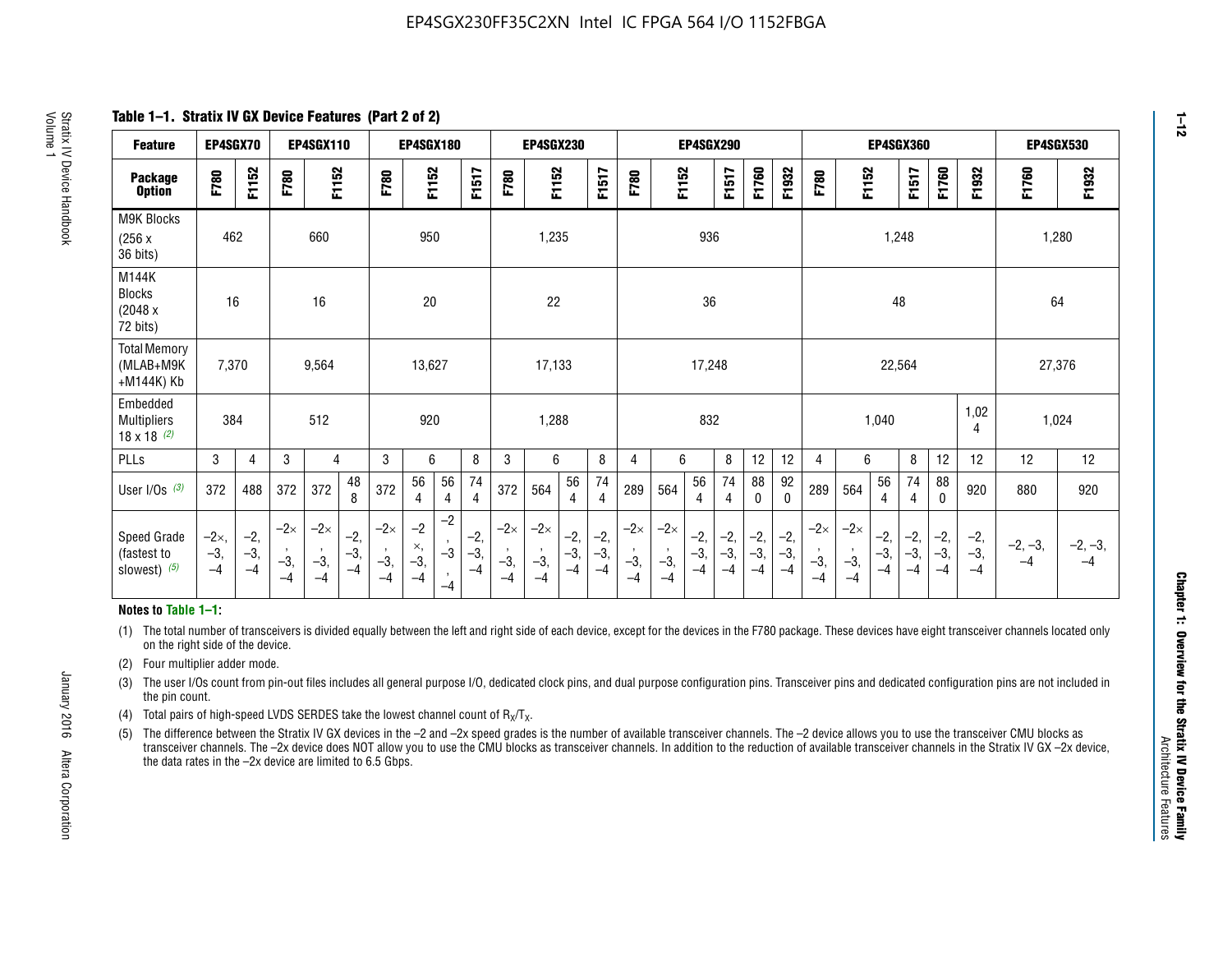Table 1–2 lists the Stratix IV GX device package options.

#### **Table 1–2. Stratix IV GX Device Package Options** *(1)***,** *(2)*

| <b>Device</b> | (29 mm x 29 mm) $(6)$ | <b>F780</b>          | F1152<br>$(35 \, \text{mm} \times 35 \, \text{mm})$<br>(6) | <b>F1152</b><br>$(35$ mm x 35 mm) $(5)$ , $(7)$ |             | F1517<br>(40 mm x 40 mm)<br>$(5)$ $(7)$ | <b>F1760</b><br>$(42.5 \text{ mm} \times 42.5 \text{ mm})$<br>W | F1932<br>$(45 \, \text{mm} \times 45 \, \text{mm})$<br>$\boldsymbol{v}$ |
|---------------|-----------------------|----------------------|------------------------------------------------------------|-------------------------------------------------|-------------|-----------------------------------------|-----------------------------------------------------------------|-------------------------------------------------------------------------|
| EP4SGX70      | DF <sub>29</sub>      |                      |                                                            | <b>HF35</b>                                     |             |                                         |                                                                 |                                                                         |
| EP4SGX110     | <b>DF29</b>           |                      | FF35                                                       | <b>HF35</b>                                     |             |                                         |                                                                 |                                                                         |
| EP4SGX180     | DF29                  |                      | FF35                                                       |                                                 | <b>HF35</b> | KF40                                    |                                                                 |                                                                         |
| EP4SGX230     | <b>DF29</b>           |                      | FF35                                                       |                                                 | <b>HF35</b> | KF40                                    |                                                                 |                                                                         |
| EP4SGX290     |                       | FH29 $(3)$           | FF35                                                       |                                                 | <b>HF35</b> | KF40                                    | KF43                                                            | <b>NF45</b>                                                             |
| EP4SGX360     |                       | 'FH29 <sup>(3)</sup> | FF35                                                       |                                                 | <b>HF35</b> | KF40                                    | KF43                                                            | <b>NF45</b>                                                             |
| EP4SGX530     |                       |                      |                                                            |                                                 | HH35 $(4)$  | KH40 (4)                                | KF43                                                            | <b>NF45</b>                                                             |

#### **Notes to Table 1–2:**

(1) Device packages in the same column and marked under the same arrow sign have vertical migration capability.

(2) Use the Pin Migration Viewer in the Pin Planner to verify the pin migration compatibility when migrating devices. For more information, refer to *[I/O Management](http://www.altera.com/literature/hb/qts/qts_qii52013.pdf)* in the *Quartus II Handbook, Volume 2*.

(3) The 780-pin EP4SGX290 and EP4SGX360 devices are available only in 33 mm x 33 mm Hybrid flip chip package.

(4) The 1152-pin and 1517-pin EP4SGX530 devices are available only in 42.5 mm x 42.5 mm Hybrid flip chip packages.

(5) When migrating between hybrid and flip chip packages, there is an additional keep-out area. For more information, refer to the *[Package Information Datasheet for Altera Devices](http://www.altera.com/literature/ds/dspkg.pdf)*.

(6) Devices listed in this column are available in –2x, –3, and –4 speed grades. These devices do not have on-package decoupling capacitors.

(7) Devices listed in this column are available in –2, –3, and –4 speed grades. These devices have on-package decoupling capacitors. For more information about on-package decoupling capacitor value in each device, refer to Table 1–3.

 $\mathbb{L}$ s On-package decoupling reduces the need for on-board or PCB decoupling capacitors by satisfying the transient current requirements at higher frequencies. The *[Power Delivery Network](http://www.altera.com/literature/ug/pdn_tool_stxiv.zip)* design tool for Stratix IV devices accounts for the on-package decoupling and reflects the reduced requirements for PCB decoupling capacitors.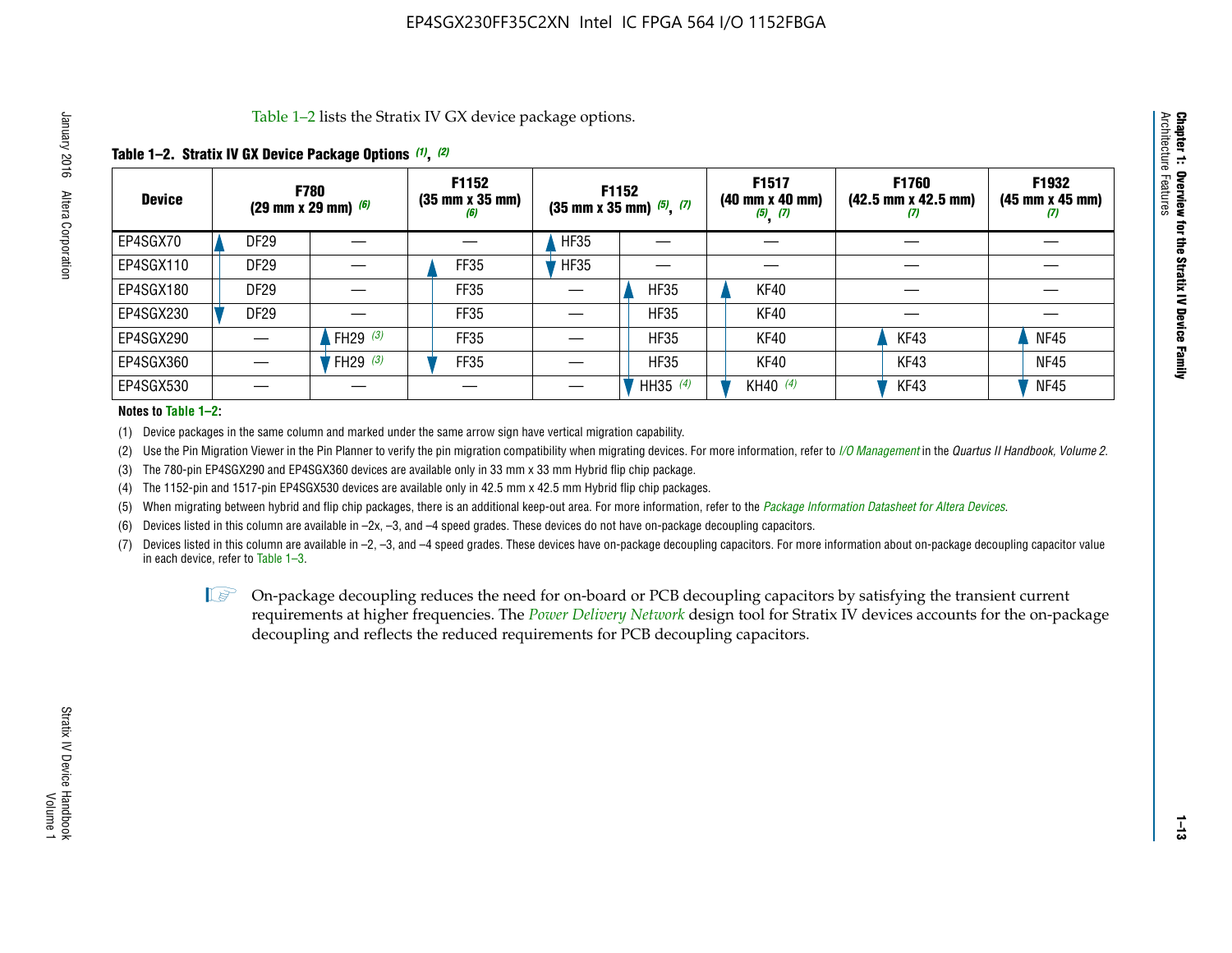| <b>Ordering Information</b> |                            | <b>V<sub>cc</sub></b>               | V <sub>ccio</sub>    | V <sub>CCL GXB</sub>         | V <sub>CCA_L/R</sub> | V <sub>CCT</sub> and V <sub>CCR</sub> (Shared)   |
|-----------------------------|----------------------------|-------------------------------------|----------------------|------------------------------|----------------------|--------------------------------------------------|
| EP4SGX70                    | <b>HF35</b>                | $2\times1$ uF + $2\times470$ nF     | 10nF per bank $(2)$  | 100nF per transceiver block  | 100 <sub>n</sub> F   | $1 \times 470$ nF + $1 \times 47$ nF per side    |
| EP4SGX110                   | <b>HF35</b>                | $2\times1$ uF + $2\times470$ nF     | 10nF per bank $(2)$  | 100nF per transceiver block  | 100 <sub>n</sub> F   | $1\times470$ nF + $1\times47$ nF per side        |
| EP4SGX180                   | <b>HF35</b><br>KF40        | $2\times1$ uF + $2\times470$ nF     | 10nF per bank $(2)$  | 100nF per transceiver block  | 100 <sub>nF</sub>    | $1 \times 470$ nF + $1 \times 47$ nF per side    |
| EP4SGX230                   | <b>HF35</b><br>KF40        | $2 \times 1$ uF + $2 \times 470$ nF | 10 nF per bank $(2)$ | 100 nF per transceiver block | 100 nF               | $1 \times 470$ nF + $1 \times 47$ nF<br>per side |
|                             | <b>HF35</b><br><b>KF40</b> |                                     |                      |                              |                      | $1 \times 470$ nF + $1 \times 47$ nF             |
| EP4SGX290                   | KF43<br><b>NF45</b>        | $4 \times 1$ uF + $4 \times 470$ nF | 10 nF per bank $(2)$ | 100 nF per transceiver block | 100nF                | per side                                         |
|                             | <b>HF35</b><br>KF40        |                                     |                      |                              |                      | $1 \times 470$ nF + $1 \times 47$ nF             |
| EP4SGX360                   | KF43<br><b>NF45</b>        | $4 \times 1$ uF + $4 \times 470$ nF | 10 nF per bank $(2)$ | 100 nF per transceiver block | 100 nF               | per side                                         |
|                             | <b>HH35</b>                |                                     |                      |                              |                      |                                                  |
| EP4SGX530                   | <b>KH40</b><br>KF43        | $4 \times 1$ uF + $4 \times 470$ nF | 10 nF per bank $(2)$ | 100 nF per transceiver block | 100 nF               | $1 \times 470$ nF + $1 \times 47$ nF<br>per side |
|                             | <b>NF45</b>                |                                     |                      |                              |                      |                                                  |

**Notes to Table 1–3:**

(1) Table 1-3 refers to production devices on-package decoupling. For more information about decoupling design of engineering sample (ES) devices, contact [Altera Technical Support](http://mysupport.altera.com/eservice/login.asp).

(2) For I/O banks  $3(*)$ ,  $4(*)$ ,  $7(*)$ , and  $8(*)$  only. There is no OPD for I/O bank  $1(*)$ ,  $2(*)$ ,  $5(*)$ , and  $6(*)$ .

**1–14**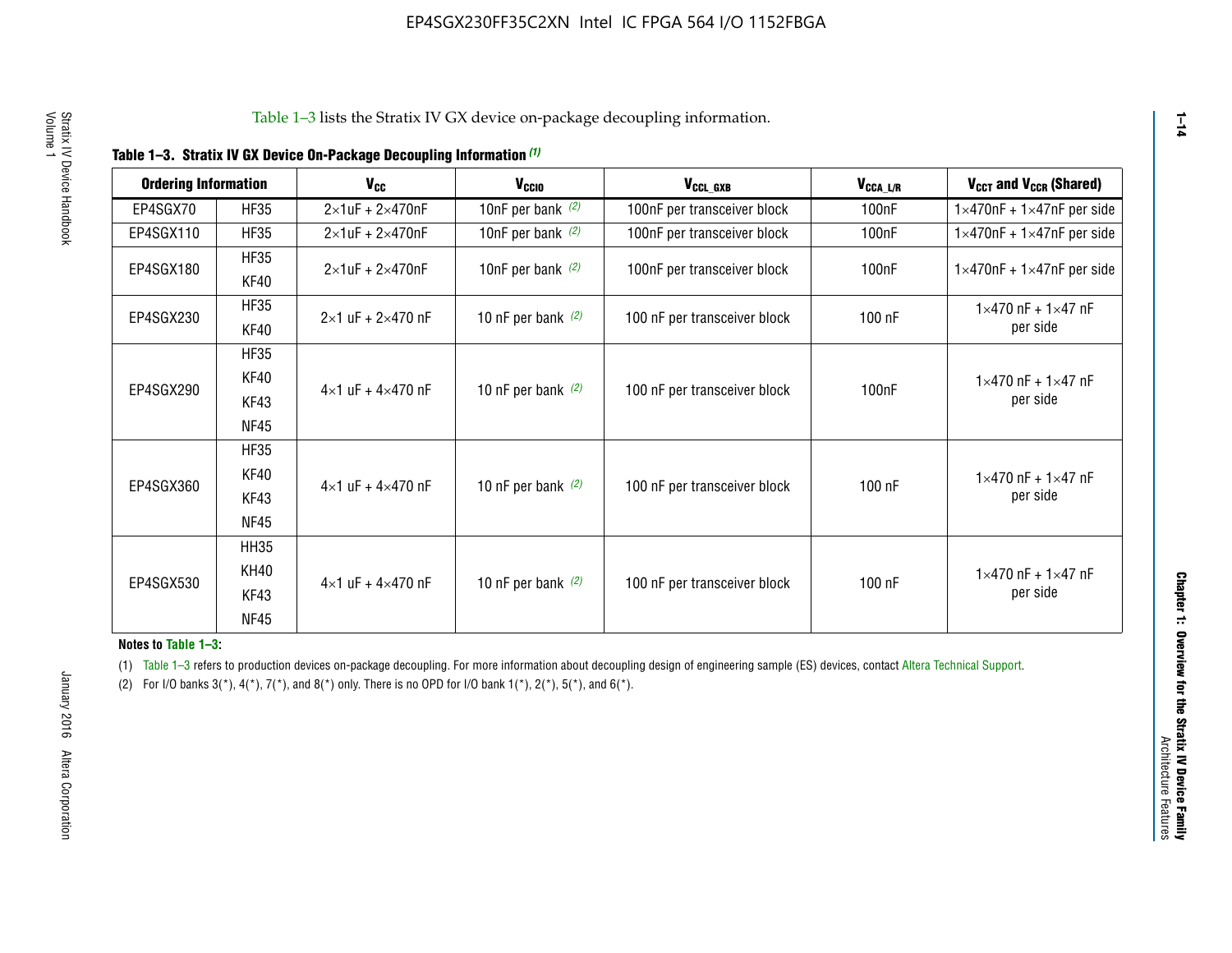#### Table 1–4 lists the Stratix IV E device features.

#### **Table 1–4. Stratix IV E Device Features**

| <b>Feature</b>                                      | <b>EP4SE230</b> |     | <b>EP4SE360</b>                          |              | <b>EP4SE530</b> |              |                | <b>EP4SE820</b> |                 |
|-----------------------------------------------------|-----------------|-----|------------------------------------------|--------------|-----------------|--------------|----------------|-----------------|-----------------|
| Package Pin Count                                   | 780             | 780 | 1152                                     | 1152         | 1517            | 1760         | 1152           | 1517            | 1760            |
| ALMs                                                | 91,200          |     | 141,440                                  |              | 212,480         |              |                | 325,220         |                 |
| LEs                                                 | 228,000         |     | 353,600                                  |              | 531,200         |              |                | 813,050         |                 |
| High-Speed LVDS<br>SERDES (up to<br>1.6 Gbps) $(1)$ | 56              | 56  | 88                                       | 88           | 112             | 112          | 88             | 112             | 132             |
| SPI-4.2 Links                                       | 3               | 3   | 4                                        | 4            |                 | 6            | $\overline{4}$ | 6               | 6               |
| <b>M9K Blocks</b><br>(256 x 36 bits)                | 1,235           |     | 1,248                                    |              | 1,280           |              |                | 1610            |                 |
| M144K Blocks<br>(2048 x 72 bits)                    | 22              |     | 48                                       |              | 64              |              |                | 60              |                 |
| <b>Total Memory</b><br>$(MLAB+M9K+$<br>M144K) Kb    | 17,133          |     | 22,564                                   |              | 27,376          |              |                | 33,294          |                 |
| <b>Embedded Multipliers</b><br>$(18 \times 18)$ (2) | 1,288           |     | 1,040                                    |              | 1,024           |              |                | 960             |                 |
| PLLs                                                | 4               | 4   | 8                                        | 8            | 12              | 12           | 8              | 12              | 12 <sup>2</sup> |
| User I/Os $(3)$                                     | 488             | 488 | 744                                      | 744          | 976             | 976          | 744(4)         | 976(4)          | 1120 $(4)$      |
| Speed Grade<br>(fastest to slowest)                 |                 |     | $-2, -3, -4$ $ -2, -3, -4$ $ -2, -3, -4$ | $-2, -3, -4$ | $-2, -3, -4$    | $-2, -3, -4$ | $-3, -4$       | $-3, -4$        | $-3, -4$        |

#### **Notes to Table 1–4:**

(1) The user I/O count from the pin-out files include all general purpose I/Os, dedicated clock pins, and dual purpose configuration pins. Transceiver pins and dedicated configuration pins are not included in the pin count.

(2) Four multiplier adder mode.

(3) Total pairs of high-speed LVDS SERDES take the lowest channel count of  $R_X/T_X$ .

(4) This data is preliminary.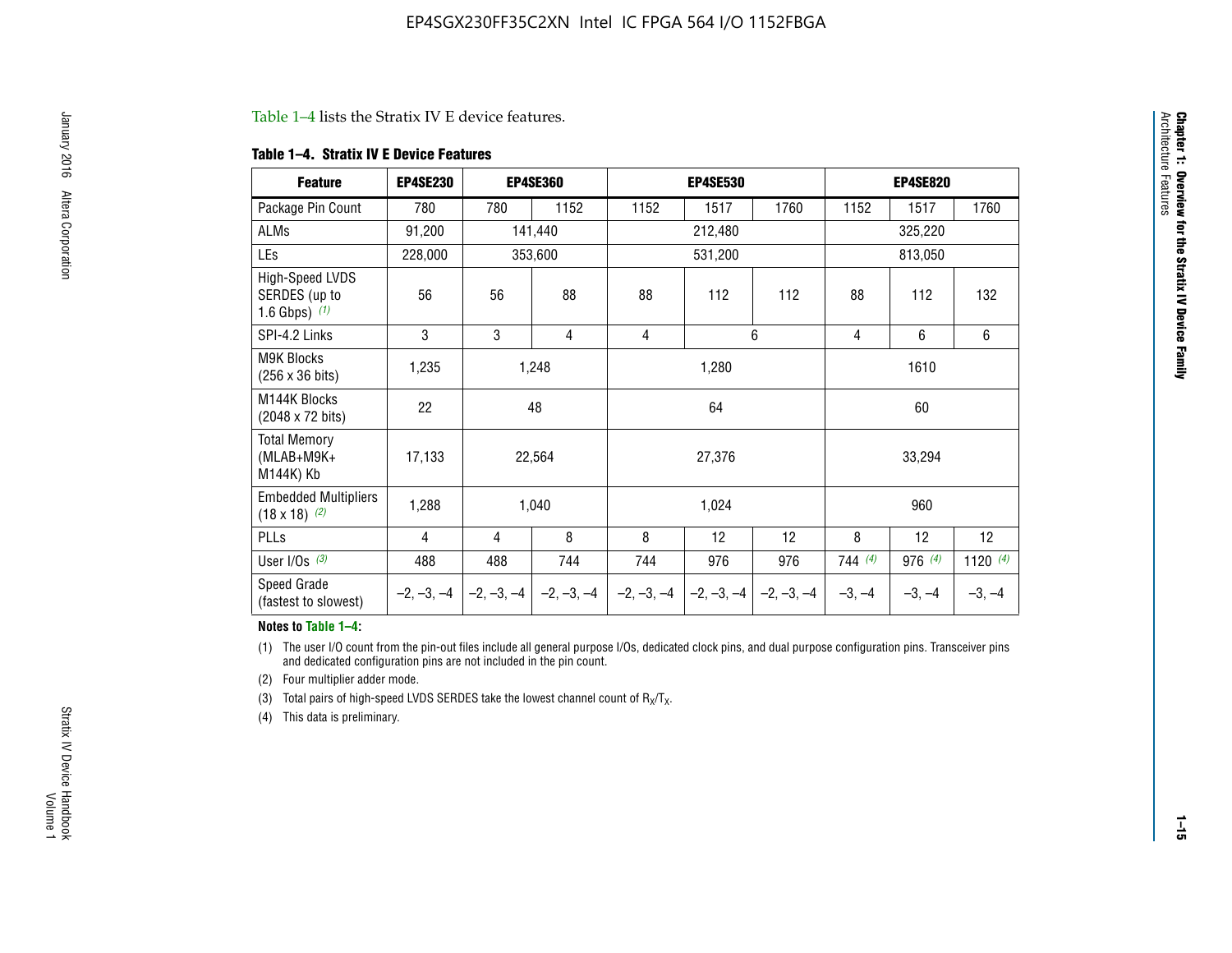Table 1–5 summarizes the Stratix IV E device package options.

| <b>Device</b> | <b>F780</b><br>$(29 \text{ mm} \times 29 \text{ mm})$ $(5)$ , $(6)$ | F1152<br>$(35 \text{ mm} \times 35 \text{ mm})$ $(5)$ , $(7)$ | F <sub>1517</sub><br>$(40 \text{ mm} \times 40 \text{ mm})$ (7) | <b>F1760</b><br>$(42.5$ mm x 42.5 mm) $(7)$ |  |  |
|---------------|---------------------------------------------------------------------|---------------------------------------------------------------|-----------------------------------------------------------------|---------------------------------------------|--|--|
| EP4SE230      | F29                                                                 |                                                               |                                                                 |                                             |  |  |
| EP4SE360      | H29 $(3)$                                                           | F35                                                           |                                                                 |                                             |  |  |
| EP4SE530      |                                                                     | H35 $(4)$                                                     | H40 $(4)$                                                       | F43                                         |  |  |
| EP4SE820      |                                                                     | H35 $(4)$                                                     | H40 $(4)$                                                       | F43                                         |  |  |

**Table 1–5. Stratix IV E Device Package Options** *(1)***,** *(2)*

#### **Notes to Table 1–5:**

(1) Device packages in the same column and marked under the same arrow sign have vertical migration capability.

(2) Use the Pin Migration Viewer in the Pin Planner to verify the pin migration compatibility when migrating devices. For more information, refer to *[I/O Management](http://www.altera.com/literature/hb/qts/qts_qii52013.pdf)* in the *Quartus II Handbook, Volume 2*.

(3) The 780-pin EP4SE360 device is available only in the 33 mm x 33 mm Hybrid flip chip package.

(4) The 1152-pin and 1517-pin for EP4SE530 and EP4SE820 devices are available only in the 42.5 mm x 42.5 mm Hybrid flip chip package.

(5) When migrating between hybrid and flip chip packages, there is an additional keep-out area. For more information, refer to the *[Package](http://www.altera.com/literature/ds/dspkg.pdf)  [Information Datasheet for Altera Devices](http://www.altera.com/literature/ds/dspkg.pdf)*.

(6) Devices listed in this column do not have on-package decoupling capacitors.

(7) Devices listed in this column have on-package decoupling capacitors. For more information about on-package decoupling capacitor value for each device, refer to Table 1–6.

Table 1–6 lists the Stratix IV E on-package decoupling information.

| Table 1–6. Stratix IV E Device On-Package Decoupling Information (1) |  |  |  |  |  |
|----------------------------------------------------------------------|--|--|--|--|--|
|----------------------------------------------------------------------|--|--|--|--|--|

|          | <b>Ordering Information</b> | <b>V<sub>cc</sub></b>               | <b>V<sub>CCIO</sub></b> |
|----------|-----------------------------|-------------------------------------|-------------------------|
| EP4SE360 | F <sub>35</sub>             | $4 \times 1$ uF + $4 \times 470$ nF | 10 nF per bank          |
|          | H <sub>35</sub>             |                                     |                         |
| EP4SE530 | H40                         | $4 \times 1$ uF + $4 \times 470$ nF | 10 nF per bank          |
|          | F43                         |                                     |                         |
|          | H <sub>35</sub>             |                                     |                         |
| EP4SE820 | H40                         | $4 \times 1$ uF + $4 \times 470$ nF | 10 nF per bank          |
|          | F43                         |                                     |                         |

**Note to Table 1–6:**

(1) Table 1–6 refers to production devices on-package decoupling. For more information about decoupling design of engineering sample (ES) devices, contact [Altera Technical Support](http://mysupport.altera.com/eservice/login.asp).

Table 1–7 lists the Stratix IV GT device features.

| <b>Feature</b>                       | <b>EP4S40G2</b> | <b>EP4S40G5</b> | <b>EP4S100G2</b> | <b>EP4S100G3</b> | <b>EP4S100G4</b> |      | <b>EP4S100G5</b> |
|--------------------------------------|-----------------|-----------------|------------------|------------------|------------------|------|------------------|
| Package Pin Count                    | 1517            | 1517            | 1517             | 1932             | 1932             | 1517 | 1932             |
| <b>ALMs</b>                          | 91,200          | 212,480         | 91,200           | 116,480          | 141,440          |      | 212.480          |
| LEs                                  | 228,000         | 531,200         | 228,000          | 291,200          | 353,600          |      | 531,200          |
| <b>Total Transceiver</b><br>Channels | 36              | 36              | 36               | 48               | 48               | 36   | 48               |

**Table 1–7. Stratix IV GT Device Features (Part 1 of 2)**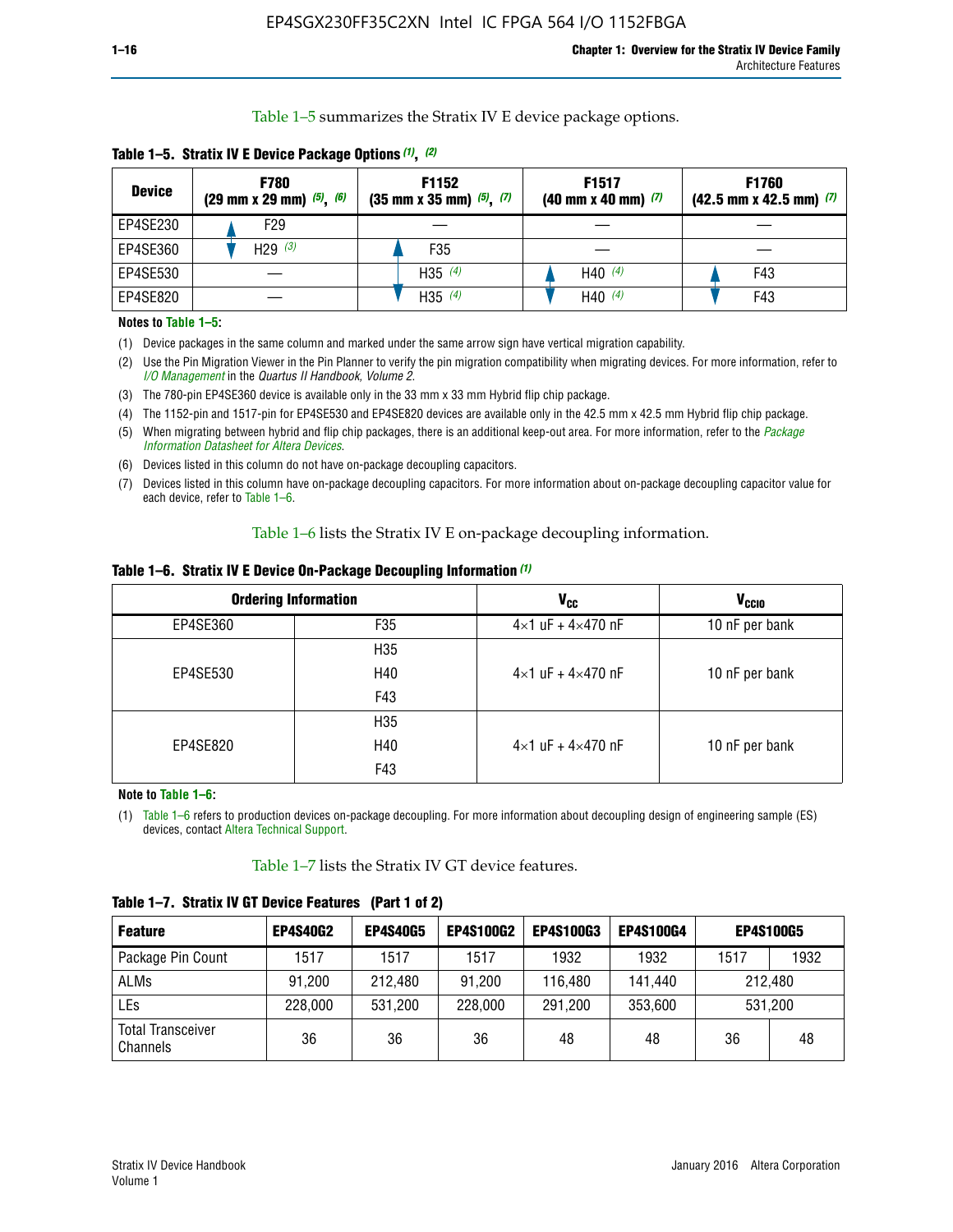#### **Table 1–7. Stratix IV GT Device Features (Part 2 of 2)**

| <b>Feature</b>                                                              | <b>EP4S40G2</b> | <b>EP4S40G5</b> | <b>EP4S100G2</b> | <b>EP4S100G3</b> | <b>EP4S100G4</b> |                           | <b>EP4S100G5</b> |
|-----------------------------------------------------------------------------|-----------------|-----------------|------------------|------------------|------------------|---------------------------|------------------|
| 10G Transceiver<br>Channels<br>(600 Mbps - 11.3 Gbps<br>with PMA + PCS)     | 12              | 12              | 24               | 24               | 24               | 24                        | 32               |
| 8G Transceiver<br>Channels<br>(600 Mbps - 8.5 Gbps<br>with PMA + PCS) $(1)$ | 12              | 12              | $\pmb{0}$        | 8                | 8                | $\mathbf 0$               | $\mathbf 0$      |
| PMA-only CMU<br>Channels<br>(600 Mbps- 6.5 Gbps)                            | 12              | 12              | 12               | 16               | 16               | 12                        | 16               |
| PCIe hard IP Blocks                                                         | $\overline{2}$  | $\overline{2}$  | $\overline{2}$   | $\overline{4}$   | $\overline{4}$   | $\overline{2}$            | $\overline{4}$   |
| <b>High-Speed LVDS</b><br><b>SERDES</b><br>(up to 1.6 Gbps) $(2)$           | 46              | 46              | 46               | 47               | 47               | 46                        | 47               |
| SP1-4.2 Links                                                               | $\overline{2}$  | $\overline{2}$  | $\overline{2}$   | $\overline{2}$   | $\overline{2}$   | $\overline{2}$            | $2^{\circ}$      |
| <b>M9K Blocks</b><br>(256 x 36 bits)                                        | 1,235           | 1,280           | 1,235            | 936              | 1,248            |                           | 1,280            |
| M144K Blocks<br>(2048 x 72 bits)                                            | 22              | 64              | 22               | 36               | 48               |                           | 64               |
| Total Memory (MLAB +<br>M9K + M144K) Kb                                     | 17,133          | 27,376          | 17,133           | 17,248           | 22,564           |                           | 27,376           |
| <b>Embedded Multipliers</b><br>$18 \times 18^{(3)}$                         | 1,288           | 1,024           | 1,288            | 832              | 1,024            | 1,024                     |                  |
| PLLs                                                                        | 8               | 8               | 8                | 12               | 12               | 8                         | 12               |
| User I/Os $(4)$ , $(5)$                                                     | 654             | 654             | 654              | 781              | 781              | 654                       | 781              |
| Speed Grade<br>(fastest to slowest)                                         | $-1, -2, -3$    | $-1, -2, -3$    | $-1, -2, -3$     | $-1, -2, -3$     | $-1, -2, -3$     | $-1, -2, -3$ $-1, -2, -3$ |                  |

**Notes to Table 1–7:**

(1) You can configure all 10G transceiver channels as 8G transceiver channels. For example, the EP4S40G2F40 device has twenty-four 8G transceiver channels and the EP4S100G5F45 device has thirty-two 8G transceiver channels.

(2) Total pairs of high-speed LVDS SERDES take the lowest channel count of  $R_X/T_X$ .

(3) Four multiplier adder mode.

(4) The user I/O count from the pin-out files include all general purpose I/Os, dedicated clock pins, and dual purpose configuration pins. Transceiver pins and dedicated configuration pins are not included in the pin count.

(5) This data is preliminary.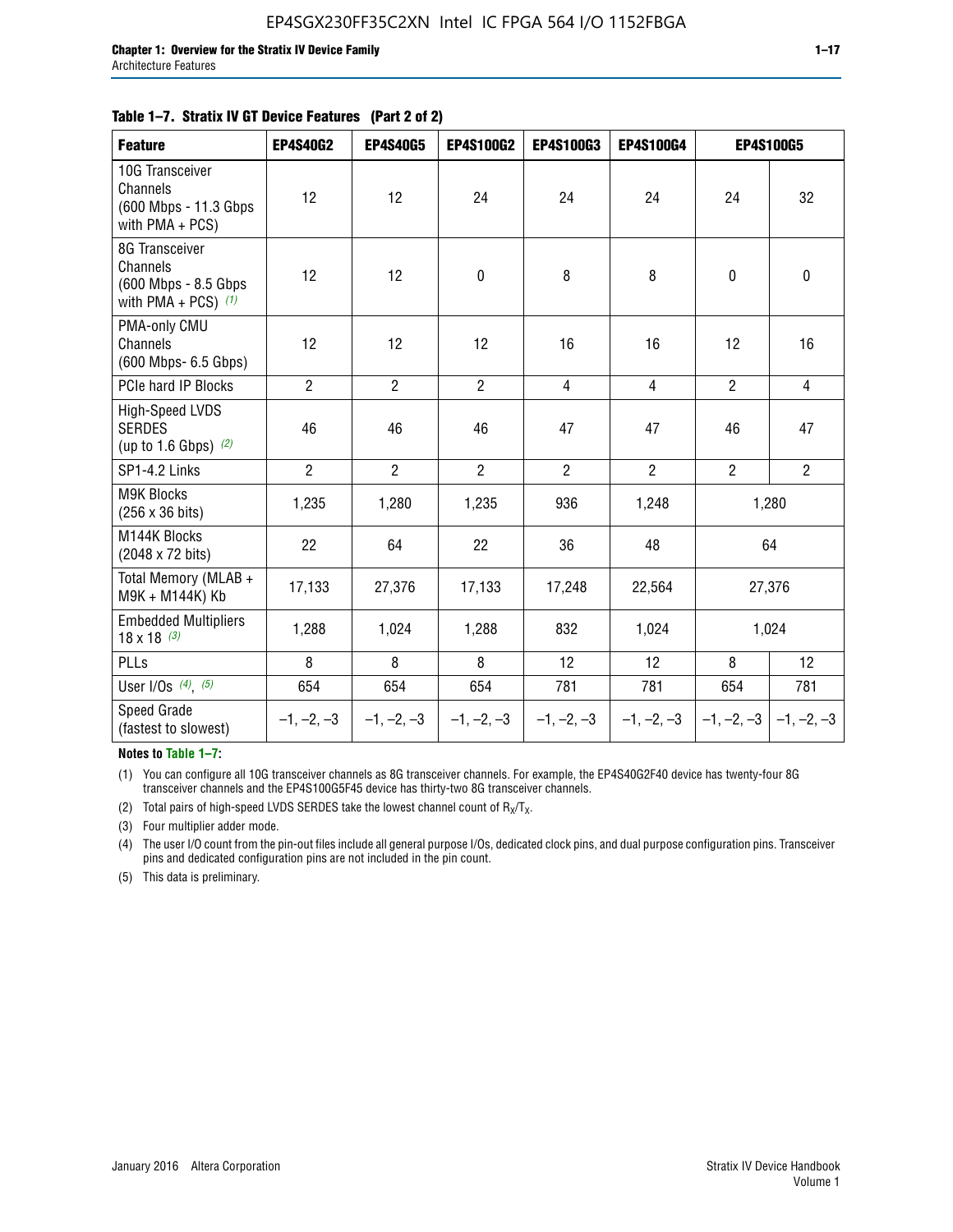Table 1–8 lists the resource counts for the Stratix IV GT devices.

|  | Table 1-8. Stratix IV GT Device Package Options (1), (2) |  |  |  |  |  |
|--|----------------------------------------------------------|--|--|--|--|--|
|--|----------------------------------------------------------|--|--|--|--|--|

| <b>Device</b>                      | <b>1517 Pin</b><br>$(40 \text{ mm} \times 40 \text{ mm})$ $(3)$ | <b>1932 Pin</b><br>(45 mm x 45 mm) |  |
|------------------------------------|-----------------------------------------------------------------|------------------------------------|--|
| <b>Stratix IV GT 40 G Devices</b>  |                                                                 |                                    |  |
| EP4S40G2                           | F40                                                             |                                    |  |
| EP4S40G5                           | H40 $(4)$ , $(5)$                                               |                                    |  |
| <b>Stratix IV GT 100 G Devices</b> |                                                                 |                                    |  |
| EP4S100G2                          | F40                                                             |                                    |  |
| EP4S100G3                          |                                                                 | F45                                |  |
| EP4S100G4                          |                                                                 | F45                                |  |
| EP4S100G5                          | (5)<br>$(4)$ ,<br>H40                                           | F45                                |  |

#### **Notes to Table 1–8:**

(1) This table represents pin compatability; however, it does not include hard IP block placement compatability.

- (2) Devices under the same arrow sign have vertical migration capability.
- (3) When migrating between hybrid and flip chip packages, there is an additional keep-out area. For more information, refer to the *[Altera Device Package Information Data Sheet](http://www.altera.com/literature/ds/dspkg.pdf)*.
- (4) EP4S40G5 and EP4S100G5 devices with 1517 pin-count are only available in 42.5-mm x 42.5-mm Hybrid flip chip packages.
- (5) If you are using the hard IP block, migration is not possible.

Table 1–9 lists the Stratix IV GT on-package decoupling information.

**Table 1–9. Stratix IV GT Device On-Package Decoupling Information** *(1)*

| <b>Ordering</b><br><b>Information</b> | Vcc                                 | <b>V<sub>CCIO</sub></b> | V <sub>CCL GXB</sub>            | V <sub>CCA_L/R</sub> | V <sub>CCT L/R</sub> | V <sub>CCR_L/R</sub> |
|---------------------------------------|-------------------------------------|-------------------------|---------------------------------|----------------------|----------------------|----------------------|
| EP4S40G2F40                           | $2 \times 1$ uF + $2 \times 470$ nF | 10 nF per bank $(2)$    | 100 nF per<br>transceiver block | $100$ nF             | 100 nF               | $100$ nF             |
| EP4S100G2F40                          |                                     |                         |                                 |                      |                      |                      |
| EP4S100G3F45                          |                                     | 10 nF per bank $(2)$    | 100 nF per<br>transceiver block | $100$ nF             | $100$ nF             | $100$ nF             |
| EP4S100G4F45                          |                                     |                         |                                 |                      |                      |                      |
| EP4S40G5H40                           | $4 \times 1$ uF + $4 \times 470$ nF |                         |                                 |                      |                      |                      |
| EP4S100G5H40                          |                                     |                         |                                 |                      |                      |                      |
| EP4S100G5F45                          |                                     |                         |                                 |                      |                      |                      |

**Notes to Table 1–9:**

(1) Table 1–9 refers to production devices on-package decoupling. For more information about decoupling design of engineering sample (ES) devices, contact [Altera Technical Support](http://mysupport.altera.com/eservice/login.asp).

(2) For I/O banks  $3(*)$ ,  $4(*)$ ,  $7(*)$ , and  $8(*)$  only. There is no OPD for I/O bank  $1(*)$ ,  $2(*)$ ,  $5(*)$ , and  $6(*)$ .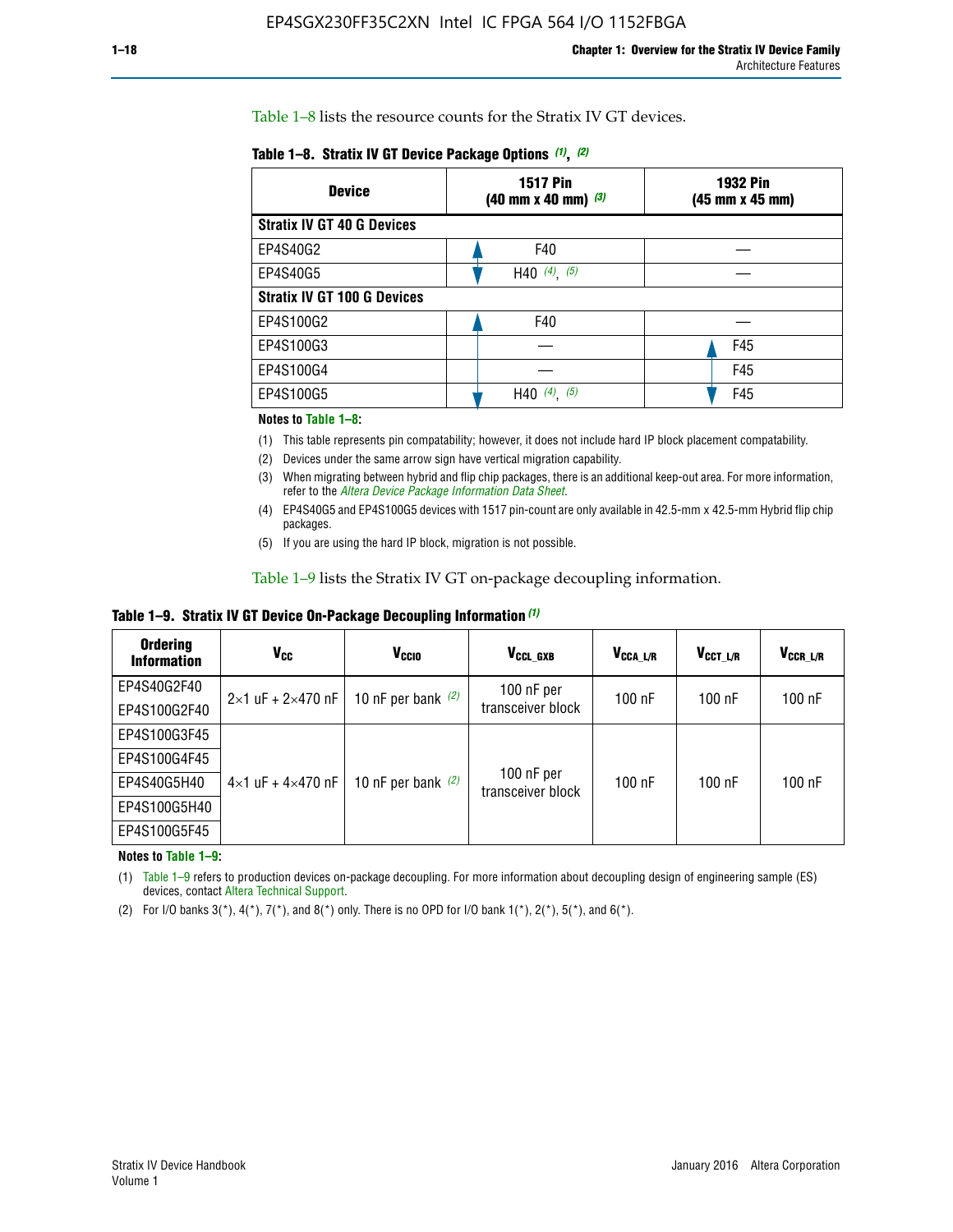## **Integrated Software Platform**

The Quartus II software provides an integrated environment for HDL and schematic design entry, compilation and logic synthesis, full simulation and advanced timing analysis, SignalTap II Logic Analyzer, and device configuration of Stratix IV designs. The Quartus II software provides the MegaWizard<sup> $M$ </sup> Plug-In Manager user interface to generate different functional blocks, such as memory, PLL, and digital signal processing logic. For transceivers, the Quartus II software provides the ALTGX MegaWizard Plug-In Manager interface that guides you through configuration of the transceiver based on your application requirements.

The Stratix IV GX and GT transceivers allow you to implement low-power and reliable high-speed serial interface applications with its fully reconfigurable hardware, optimal signal integrity, and integrated Quartus II software platform.

For more information about the QuarJanuary2016tus II software features, refer to the *[Quartus II Handbook](http://www.altera.com/literature/lit-qts.jsp)*.

## **Ordering Information**

This section describes the Stratix IV E, GT, and GX devices ordering information. Figure 1–4 shows the ordering codes for Stratix IV GX and E devices.



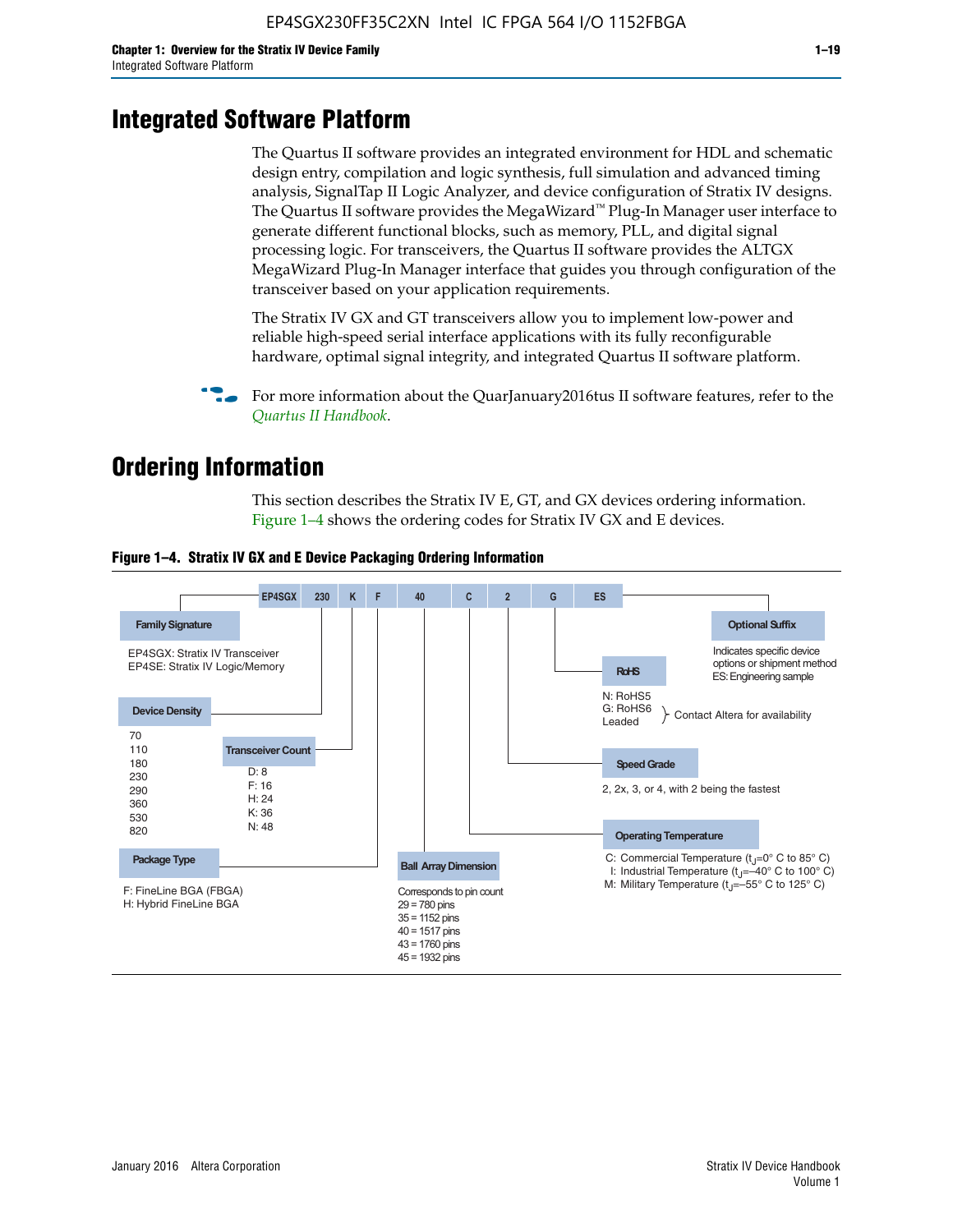Figure 1–5 shows the ordering codes for Stratix IV GT devices.





## **Document Revision History**

Table 1–10 lists the revision history for this chapter.

| <b>Date</b>       | <b>Version</b> | <b>Changes</b>                                        |
|-------------------|----------------|-------------------------------------------------------|
| January 2016      | 3.5            | ■ Updated Figure $1-4$ with new RoHS information      |
| September 2012    | 3.4            | ■ Updated Table 1–1 to close FB $#30986$ .            |
|                   |                | Updated Table 1–2 and Table 1–5 to close FB #31127.   |
| June 2011         | 3.3            | Added military temperature to Figure 1–4.             |
| February 2011     | 3.2            | ■ Updated Table 1–7 and Table 1–8.                    |
|                   |                | $\blacksquare$ Applied new template.                  |
|                   |                | Minor text edits.                                     |
| <b>March 2010</b> | 3.1            | <b>Updated Table 1–1, Table 1–2, and Table 1–7.</b>   |
|                   |                | ■ Updated Figure $1-3$ .                              |
|                   |                | Updated the "Stratix IV GT Devices" section.          |
|                   |                | Added two new references to the Introduction section. |
|                   |                | Minor text edits.                                     |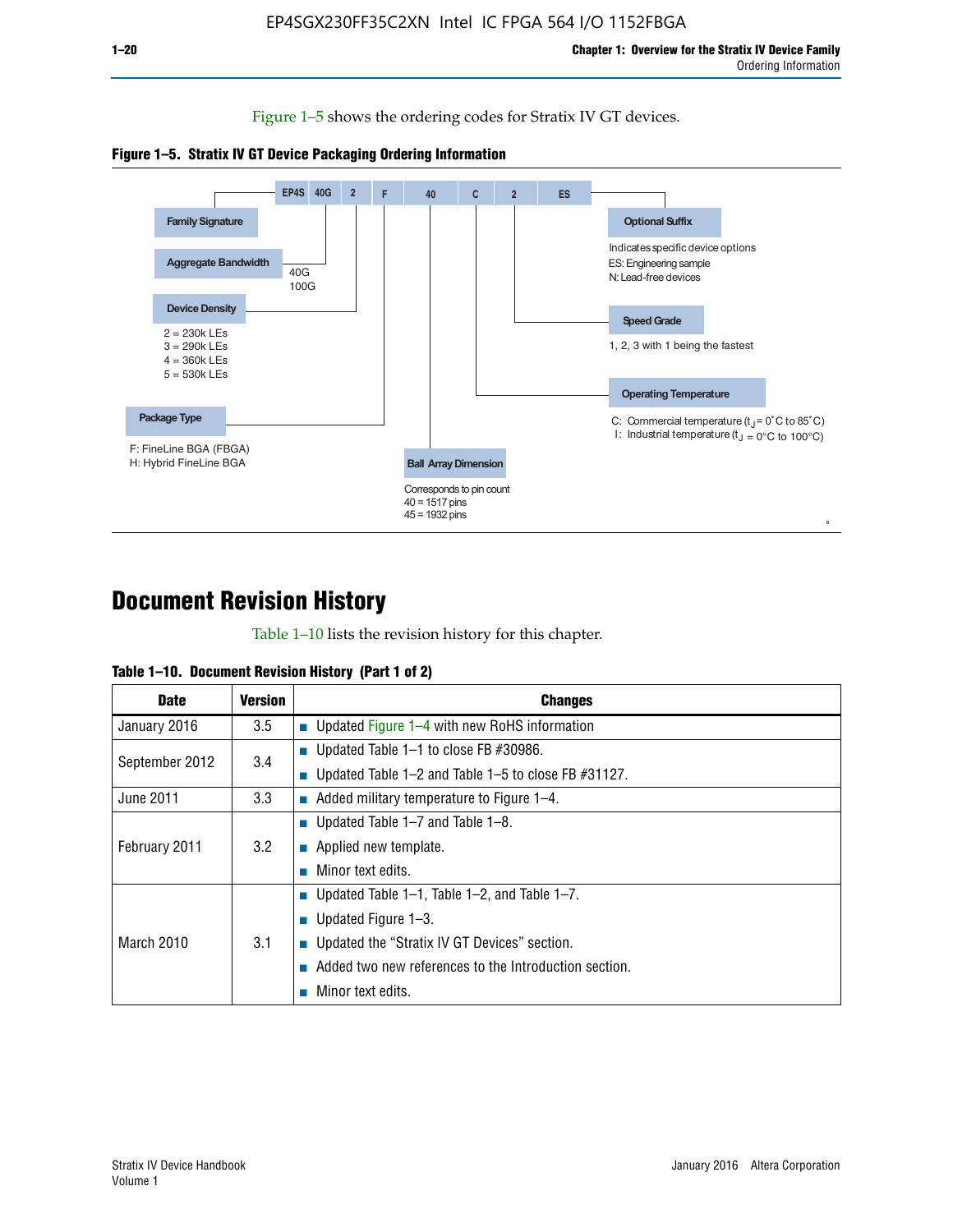#### **Table 1–10. Document Revision History (Part 2 of 2)**

| <b>Date</b>      | <b>Version</b> | <b>Changes</b>                                                                                                                                                                                                                                                                    |  |
|------------------|----------------|-----------------------------------------------------------------------------------------------------------------------------------------------------------------------------------------------------------------------------------------------------------------------------------|--|
| November 2009    | 3.0            | ■ Updated the "Stratix IV Device Family Overview", "Feature Summary", "Stratix IV GT<br>Devices", "High-Speed Transceiver Features", "FPGA Fabric and I/O Features", "Highest<br>Aggregate Data Bandwidth", "System Integration", and "Integrated Software Platform"<br>sections. |  |
|                  |                | $\blacksquare$ Added Table 1-3, Table 1-6, and Table 1-9.                                                                                                                                                                                                                         |  |
|                  |                | $\blacksquare$ Updated Table 1-1, Table 1-2, Table 1-4, Table 1-5, Table 1-7, and Table 1-8.                                                                                                                                                                                      |  |
|                  |                | ■ Updated Figure 1–3, Figure 1–4, and Figure 1–5.                                                                                                                                                                                                                                 |  |
|                  |                | $\blacksquare$ Minor text edits.                                                                                                                                                                                                                                                  |  |
|                  | 2.4            | $\blacksquare$ Updated Table 1-1.                                                                                                                                                                                                                                                 |  |
| <b>June 2009</b> |                | Minor text edits.                                                                                                                                                                                                                                                                 |  |
|                  |                | $\blacksquare$ Added Table 1–5, Table 1–6, and Figure 1–3.                                                                                                                                                                                                                        |  |
|                  |                | $\blacksquare$ Updated Figure 1-5.                                                                                                                                                                                                                                                |  |
| April 2009       | 2.3            | Updated Table $1-1$ , Table $1-2$ , Table $1-3$ , and Table $1-4$ .                                                                                                                                                                                                               |  |
|                  |                | ■ Updated "Introduction", "Feature Summary", "Stratix IV GX Devices", "Stratix IV GT<br>Devices", "Architecture Features", and "FPGA Fabric and I/O Features"                                                                                                                     |  |
| March 2009       | 2.2            | ■ Updated "Feature Summary", "Stratix IV GX Devices", "Stratix IV E Device", "Stratix IV<br>GT Devices", "Signal Integrity"                                                                                                                                                       |  |
|                  |                | Removed Tables 1-5 and 1-6                                                                                                                                                                                                                                                        |  |
|                  |                | Updated Figure 1-4                                                                                                                                                                                                                                                                |  |
|                  |                | ■ Updated "Introduction", "Feature Summary", "Stratix IV Device Diagnostic Features",<br>"Signal Integrity", "Clock Networks", "High-Speed Differential I/O with DPA and Soft-<br>CDR", "System Integration", and "Ordering Information" sections.                                |  |
|                  |                | Added "Stratix IV GT 100G Devices" and "Stratix IV GT 100G Transceiver Bandwidth"<br>sections.                                                                                                                                                                                    |  |
| March 2009       | 2.1            | <b>Updated Table 1–1, Table 1–2, Table 1–3, and Table 1–4.</b>                                                                                                                                                                                                                    |  |
|                  |                | $\blacksquare$ Added Table 1-5 and Table 1-6.                                                                                                                                                                                                                                     |  |
|                  |                | ■ Updated Figure $1-3$ and Figure $1-4$ .                                                                                                                                                                                                                                         |  |
|                  |                | $\blacksquare$ Added Figure 1-5.                                                                                                                                                                                                                                                  |  |
|                  |                | Removed "Referenced Documents" section.                                                                                                                                                                                                                                           |  |
|                  | 2.0            | Updated "Feature Summary" on page 1-1.                                                                                                                                                                                                                                            |  |
|                  |                | ■ Updated "Stratix IV Device Diagnostic Features" on page 1-7.                                                                                                                                                                                                                    |  |
| November 2008    |                | Updated "FPGA Fabric and I/O Features" on page 1-8.                                                                                                                                                                                                                               |  |
|                  |                | $\blacksquare$ Updated Table 1-1.                                                                                                                                                                                                                                                 |  |
|                  |                | Updated Table 1-2.                                                                                                                                                                                                                                                                |  |
|                  |                | Updated "Table 1-5 shows the total number of transceivers available in the Stratix IV GT<br>Device." on page 1-15.                                                                                                                                                                |  |
| <b>July 2008</b> | 1.1            | Revised "Introduction".                                                                                                                                                                                                                                                           |  |
| May 2008         | 1.0            | Initial release.                                                                                                                                                                                                                                                                  |  |